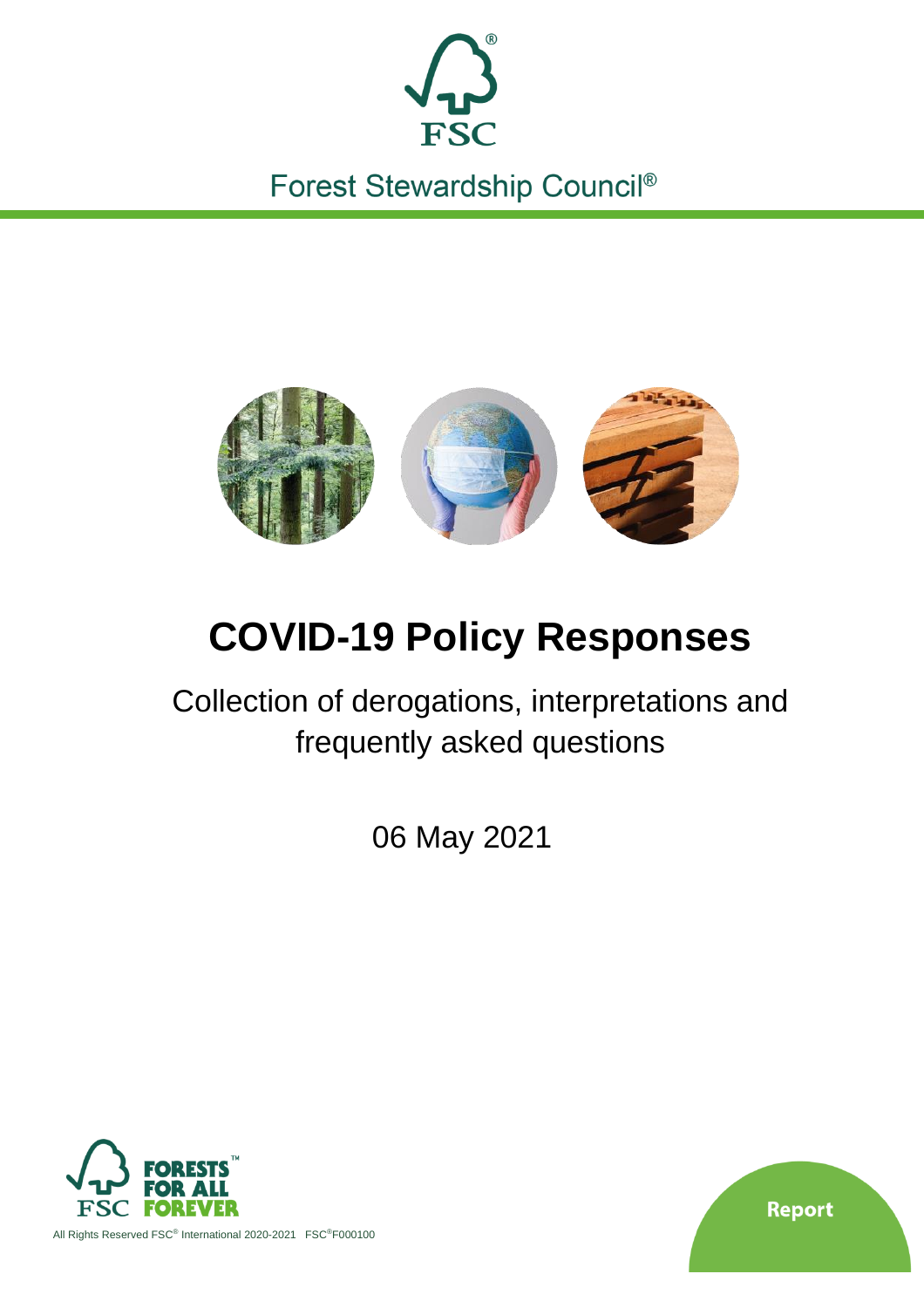#### **This document contains the collection of requirements and FAQs related to the pandemic of novel coronavirus COVID-19.**

Please note that the requirements are originally published individually, e.g. as an interpretation or derogation. All provisions are compiled in this document to offer a central source of information to FSC stakeholders.

The information is provided by thematic topics:

| <b>PART I</b>   | POLICY RESPONSES TO CB AUDITING REQUIREMENTS       |
|-----------------|----------------------------------------------------|
| <b>PART II</b>  | POLICY RESPONSES TO CB AUDITOR REQUIREMENTS        |
| <b>PART III</b> | POLICY RESPONSES TO FM CERTIFICATION REQUIREMENTS  |
| <b>PART IV</b>  | POLICY RESPONSES TO COC CERTIFICATION REQUIREMENTS |

| <b>Contact for questions:</b> | Dr. Hans-Joachim Droste<br>Dorothee Jung-Wilhelm |                        |
|-------------------------------|--------------------------------------------------|------------------------|
|                               | <b>FSC International Center</b>                  |                        |
|                               | Adenauerallee 143<br>53113 Bonn, Germany         |                        |
|                               |                                                  | +49-(0)228-36766-17    |
|                               |                                                  | +49-(0)228-36766-51    |
|                               | 昌                                                | +49-(0)228-36766-30    |
|                               | $^{\textregistered}$                             | hj.droste@fsc.org      |
|                               |                                                  | d.jung-wilhelm@fsc.org |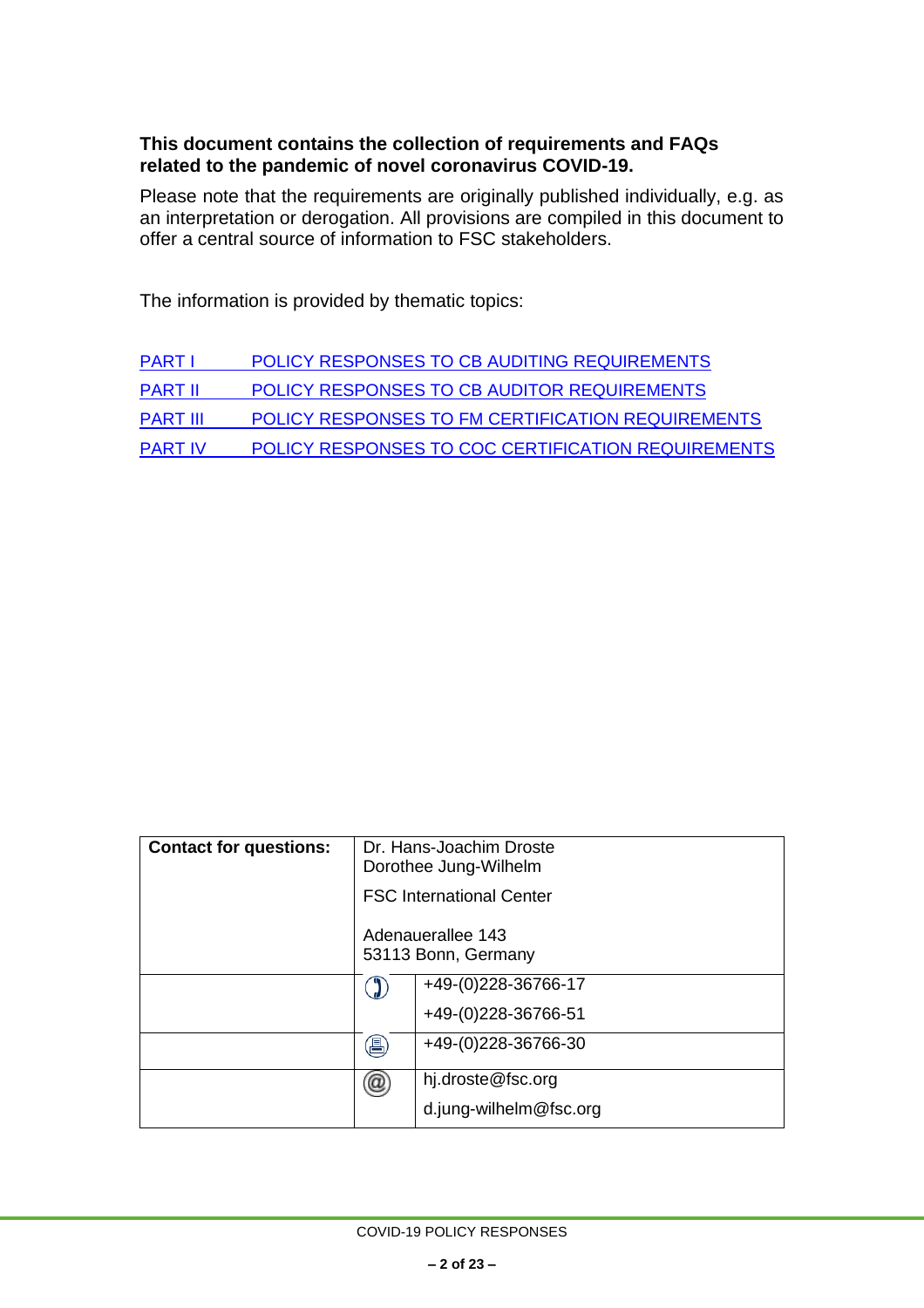### <span id="page-2-0"></span>**PART I – POLICY RESPONSES TO CB AUDITING REQUIREMENTS**

### **Generic derogations**

### **Conducting certification audits remotely**

| Code                                  | FSC-DER-2020-001                                                                                                                                                                                                                                                                                                                                                                                     |                                                                                                                                                                                                                                       |  |  |
|---------------------------------------|------------------------------------------------------------------------------------------------------------------------------------------------------------------------------------------------------------------------------------------------------------------------------------------------------------------------------------------------------------------------------------------------------|---------------------------------------------------------------------------------------------------------------------------------------------------------------------------------------------------------------------------------------|--|--|
| <b>Requirement (s)</b>                | As indicated below                                                                                                                                                                                                                                                                                                                                                                                   |                                                                                                                                                                                                                                       |  |  |
| <b>Request by CB</b>                  | All FSC accredited certification bodies (CBs)                                                                                                                                                                                                                                                                                                                                                        |                                                                                                                                                                                                                                       |  |  |
| <b>Rationale as</b><br>provided by CB | Due to the pandemic of novel coronavirus (COVID-19), vast areas of the world are<br>subject to travel restrictions. INT-STD-20-011 04 foresees a case by case<br>application for derogation by CBs in case of a demonstrated risk to the life or health<br>of auditors, to replace an on-site audit with a desk audit. PSU is requested to give<br>guidance on how CBs shall handle upcoming audits. |                                                                                                                                                                                                                                       |  |  |
| <b>Terms and</b><br>definitions       |                                                                                                                                                                                                                                                                                                                                                                                                      | Hybrid audit: Combination of a remote desk audit and an on-site inspection.                                                                                                                                                           |  |  |
| <b>PSU conclusion</b>                 | <b>Scenarios for</b><br>applying this<br>derogation                                                                                                                                                                                                                                                                                                                                                  | This derogation applies to audits in situations where:<br>- The CB assesses there is a health risk involved in<br>implementing an on-site audit;<br>or                                                                                |  |  |
|                                       |                                                                                                                                                                                                                                                                                                                                                                                                      | - auditors are prevented from conducting an on-site audit<br>due to travel restrictions.                                                                                                                                              |  |  |
|                                       | <b>Preconditions for</b><br>conducting desk<br>and hybrid audits                                                                                                                                                                                                                                                                                                                                     | 1. CBs shall have a documented policy, procedure, or both,<br>outlining the process to be implemented in case an audit is<br>affected by the novel coronavirus (COVID-19) pandemic.<br>This shall include:                            |  |  |
|                                       |                                                                                                                                                                                                                                                                                                                                                                                                      | - A method for assessing whether an on-site audit can be<br>replaced with a desk or hybrid audit, and                                                                                                                                 |  |  |
|                                       |                                                                                                                                                                                                                                                                                                                                                                                                      | - A description of the desk and hybrid audit methods to be<br>applied in the case of FM and CoC, and                                                                                                                                  |  |  |
|                                       |                                                                                                                                                                                                                                                                                                                                                                                                      | - A process to implement the reporting and record keeping<br>requirements of this derogation.                                                                                                                                         |  |  |
|                                       |                                                                                                                                                                                                                                                                                                                                                                                                      | 2. CBs and certificate holders shall:                                                                                                                                                                                                 |  |  |
|                                       |                                                                                                                                                                                                                                                                                                                                                                                                      | - have the technical and operational capacity to conduct<br>audits remotely or as hybrid audits, and                                                                                                                                  |  |  |
|                                       |                                                                                                                                                                                                                                                                                                                                                                                                      | - agree on a secure and confidential data transmission, and                                                                                                                                                                           |  |  |
|                                       |                                                                                                                                                                                                                                                                                                                                                                                                      | - ensure the availability of key staff.                                                                                                                                                                                               |  |  |
|                                       |                                                                                                                                                                                                                                                                                                                                                                                                      | 3. CBs shall utilize information and communication<br>technology (ICT) to evaluate all requirements from the<br>annual audit plan to the extent possible.                                                                             |  |  |
|                                       |                                                                                                                                                                                                                                                                                                                                                                                                      | 4. Desk audits and the remote component of a hybrid audit<br>should be conducted on the basis of:<br>virtual video meetings / virtual company tour,<br>interviews with relevant people of the certificate<br>holder and stakeholders, |  |  |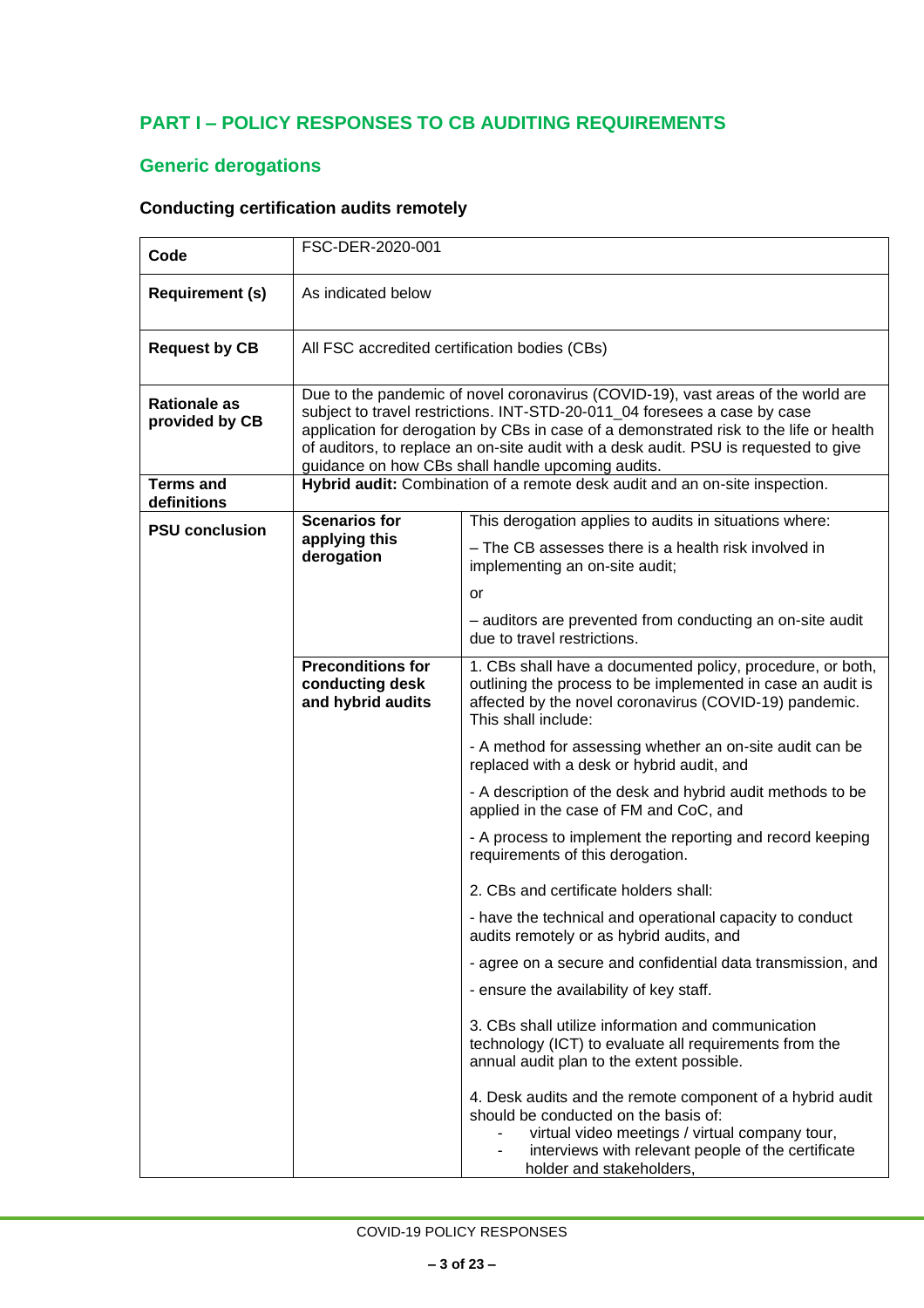|  |                                                                                                                                                        | relevant documents and records,<br>satellite images (where possible), and other best<br>available information.                                                                                                                                                                                                                                                                                                                                                                                    |
|--|--------------------------------------------------------------------------------------------------------------------------------------------------------|---------------------------------------------------------------------------------------------------------------------------------------------------------------------------------------------------------------------------------------------------------------------------------------------------------------------------------------------------------------------------------------------------------------------------------------------------------------------------------------------------|
|  |                                                                                                                                                        | 5. When desk or hybrid audits are conducted, CBs shall<br>demonstrate that the full scope of the audit can be covered,<br>and that it is possible to evaluate with adequate assurance<br>the conformity of the applicant to the normative<br>requirements.                                                                                                                                                                                                                                        |
|  | <b>Forest Management</b><br><b>Pre-evaluations</b><br>FSC-STD-20-007 V3-0<br>Definition Pre-evaluation                                                 | Pre-evaluation audits may be conducted as desk audits, if it<br>is concluded that a desk audit can credibly be conducted.<br>Alternatively, or when the CB concludes that a pre-<br>evaluation audit cannot be credibly conducted as desk<br>audit, the audit may be conducted as hybrid audit as<br>regulated in FSC-DER-2020-012.                                                                                                                                                               |
|  | <b>Forest Management</b><br>main audits<br>(initial<br>certification)<br>FSC-STD-20-007 V3-0<br>Clause 5.4.2                                           | Regulated in FSC-DER-2020-012                                                                                                                                                                                                                                                                                                                                                                                                                                                                     |
|  | <b>Chain of Custody</b><br>main audits<br>(initial certification)                                                                                      | Regulated in FSC-DER-2020-005                                                                                                                                                                                                                                                                                                                                                                                                                                                                     |
|  | <b>Surveillance audits</b><br>FSC-STD-20-001 V4-0<br>Clause 4.7.1                                                                                      | CBs may apply either option below, either individually, or<br>sequentially if needed.                                                                                                                                                                                                                                                                                                                                                                                                             |
|  | FSC-STD-20-007 V3-0<br>Clause 6.1.1; INT-STD-20-<br>007_37<br>FSC-STD-20-011 V4-0<br>Clauses 2.6 e), 9.2; INT-<br>STD-20-011_04; Clause<br>9.2 and 9.3 | A. Surveillance audits may be postponed for a period not<br>exceeding six (6) months beyond the maximum audit cycle.<br>All other requirements including the requirement to have 4<br>surveillance audits within one certification cycle remain<br>unaffected.                                                                                                                                                                                                                                    |
|  |                                                                                                                                                        | B. Surveillance audits may be conducted as desk audits,<br>when based on an assessment of the scale, intensity and<br>risk of the Organization's activities it is concluded that a<br>desk audit can credibly be conducted.                                                                                                                                                                                                                                                                       |
|  |                                                                                                                                                        | Examples of the above that would prevent a desk audit<br>include:<br>Certificate holders with open major CARs that<br>$\bullet$<br>require on-site verification,<br>Certificate holders with purchase/sales mismatches<br>$\bullet$<br>proven through supply chain investigations<br>conducted by the CB, ASI or FSC,<br>Certificate holders who fail to report purchase/sales<br>٠<br>when requested through a supply chain<br>investigation,<br>Certificate holders with unresolved complaints. |
|  |                                                                                                                                                        | C. Alternatively to Option B, or where a surveillance audit<br>cannot be credibly conducted remotely it may:                                                                                                                                                                                                                                                                                                                                                                                      |
|  |                                                                                                                                                        | For FM: be conducted as hybrid audit as regulated<br>$\bullet$<br>in FSC-DER-2020-012.<br>For CoC: be conducted based on the process as<br>described in Option B of the re-evaluation section.                                                                                                                                                                                                                                                                                                    |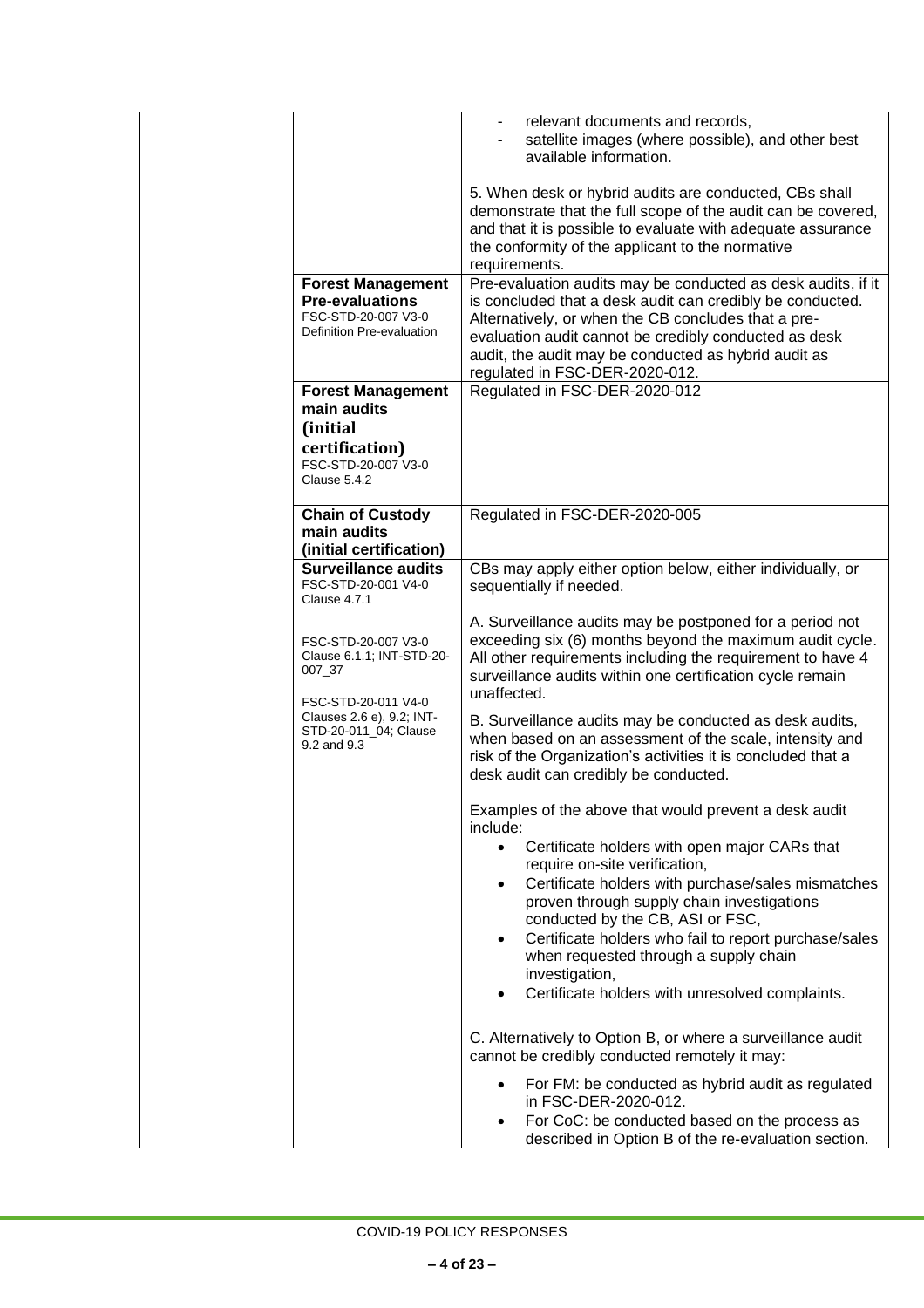|  |                                                                                 | Where audits cannot be conducted according to these<br>options, the certificate shall be suspended.                                                                                                                                                                                                                                                                                                                                                                                                                                                                                                                                                                                                                                                                   |  |  |
|--|---------------------------------------------------------------------------------|-----------------------------------------------------------------------------------------------------------------------------------------------------------------------------------------------------------------------------------------------------------------------------------------------------------------------------------------------------------------------------------------------------------------------------------------------------------------------------------------------------------------------------------------------------------------------------------------------------------------------------------------------------------------------------------------------------------------------------------------------------------------------|--|--|
|  | <b>Re-evaluation</b><br>audits<br>FSC-STD-20-001 V4-0<br>Clause 1.4.2 and 1.4.3 | CBs may apply either option below, either individually, or<br>sequentially if needed.                                                                                                                                                                                                                                                                                                                                                                                                                                                                                                                                                                                                                                                                                 |  |  |
|  |                                                                                 | A. A certificate may be extended once for up to twelve (12)<br>months beyond its original expiry date, by performing a<br>surveillance audit (which may be conducted in line with this<br>derogation).                                                                                                                                                                                                                                                                                                                                                                                                                                                                                                                                                                |  |  |
|  |                                                                                 | A re-evaluation audit shall then be performed before the<br>maximum 12-month extension expires in order to renew<br>certification.                                                                                                                                                                                                                                                                                                                                                                                                                                                                                                                                                                                                                                    |  |  |
|  |                                                                                 | B. A re-evaluation hybrid audit for FM may be conducted as<br>regulated in FSC-DER-2020-012.                                                                                                                                                                                                                                                                                                                                                                                                                                                                                                                                                                                                                                                                          |  |  |
|  |                                                                                 | A re-evaluation audit for CoC may be conducted according<br>to the preconditions, risk assessment and audit process as<br>prescribed in FSC-DER-2020-005. While conducting the<br>risk assessments, CHs that would be classified as 'medium'<br>or 'high' risk (based on Annex A conditions), may be<br>classified as 'low' risk by the CB if they can<br>a) justify a low risk categorization based on past<br>performance of the CH, or<br>b) confirm that risk mitigation measures have been<br>implemented by the CB (e.g. by sending a qualified quality<br>management auditor in possession of a formal ISO 9001<br>certificate or completed training on ISO 19011 in<br>accordance with FSC-PRO-20-004 on-site and conducting<br>the audit as a hybrid audit). |  |  |
|  |                                                                                 | C. If after the first twelve (12) months extension of a<br>certificate a re-evaluation hybrid audit for FM is not<br>possible, the CB may extend the certificate another time for<br>up to twelve (12) months (up to 24 months beyond its<br>original expiry date), by performing a surveillance audit,<br>which may be conducted in line with this derogation.                                                                                                                                                                                                                                                                                                                                                                                                       |  |  |
|  |                                                                                 | In the surveillance audit the CB shall include the mandatory<br>elements specified in Section 6 of FSC-STD-20-007 and<br>shall audit requirements of the Forest Stewardship<br>Standard based on the level of risk and previous<br>performance of the certificate holder.                                                                                                                                                                                                                                                                                                                                                                                                                                                                                             |  |  |
|  | Scope change<br>audits<br>FSC-STD-20-001 V4-0<br>Clause 4.8.3                   | Changes in the scope of certification shall be handled in<br>line with FSC requirements and in accordance with<br>operational procedures of CBs. Where on-site audits are<br>required, they may be conducted as regulated in:<br>FSC-DER-2020-005 for CoC<br>FSC-DER-2020-012 for FM                                                                                                                                                                                                                                                                                                                                                                                                                                                                                  |  |  |
|  | <b>Transfer audits</b><br>FSC-PRO-20-003 V1-0<br>Clause $3.2.f$ )               | A transfer audit for FM may be conducted as a hybrid audit<br>as regulated in FSC-DER-2020-012.                                                                                                                                                                                                                                                                                                                                                                                                                                                                                                                                                                                                                                                                       |  |  |
|  |                                                                                 | A transfer audit for CoC may be conducted according to the<br>preconditions, risk assessment and audit process as<br>prescribed in FSC-DER-2020-005. While conducting the<br>risk assessments, CHs that would be classified as 'medium'<br>or 'high' risk (based on Annex A conditions), may be<br>classified as 'low' risk by the CB, if they can confirm that                                                                                                                                                                                                                                                                                                                                                                                                       |  |  |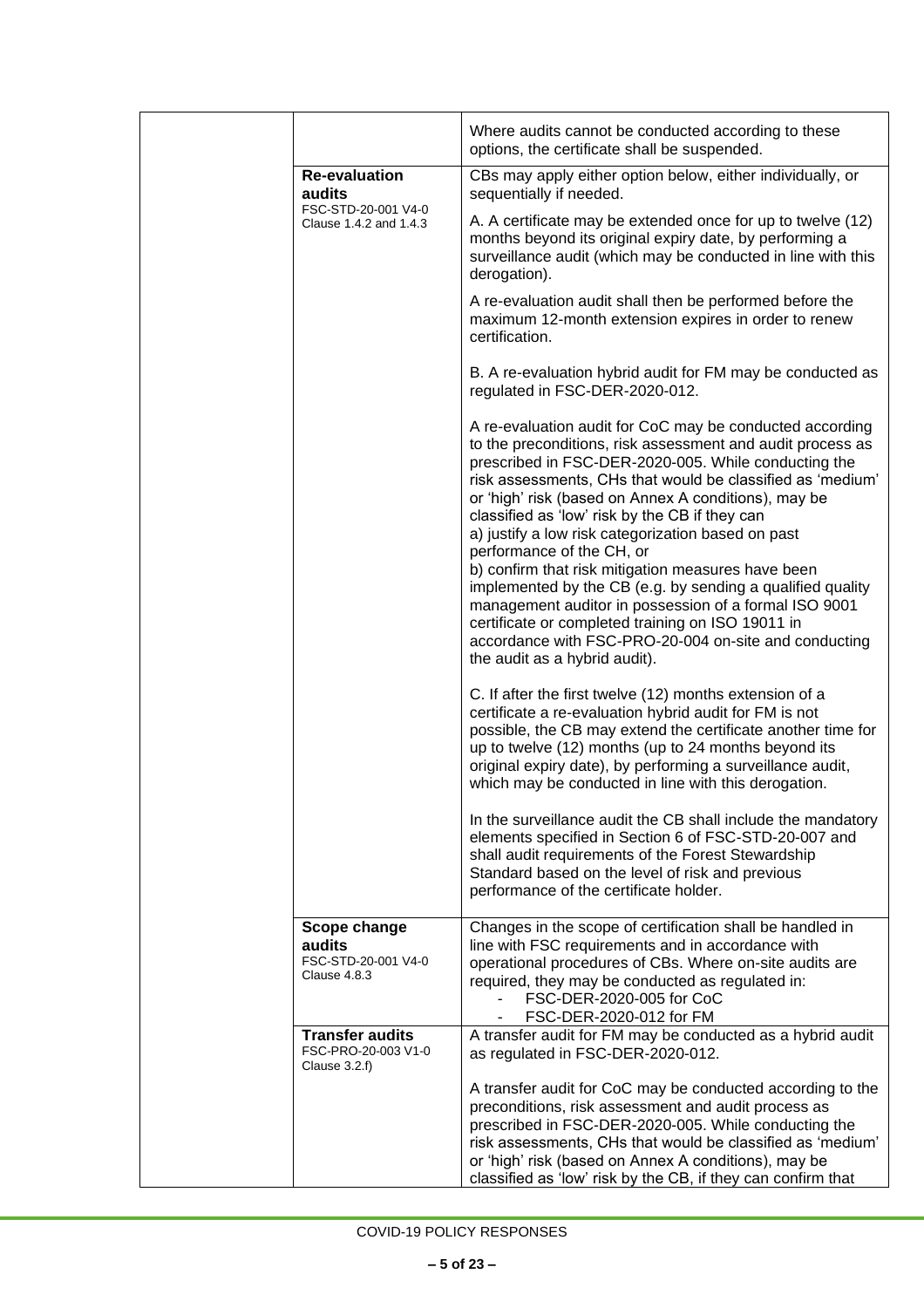|                           |                                                                                                                                                                                                                                               | risk mitigation measures have been implemented by the CB<br>(e.g. by sending a qualified quality management auditor in<br>possession of a formal ISO 9001 certificate or completed<br>training on ISO 19011 in accordance with FSC-PRO-20-<br>004 on-site and conducting the audit as a hybrid audit). |  |
|---------------------------|-----------------------------------------------------------------------------------------------------------------------------------------------------------------------------------------------------------------------------------------------|--------------------------------------------------------------------------------------------------------------------------------------------------------------------------------------------------------------------------------------------------------------------------------------------------------|--|
|                           | <b>On-site internal</b><br>audits of bodies<br>providing<br>outsourced<br>services<br>FSC-STD-20-001 V4-0<br><b>Clause 2.5.5</b>                                                                                                              | Where 3-yearly on-site audits of bodies providing<br>outsourced services to CBs are due, the annual on-site<br>audit may be replaced by a desk audit.                                                                                                                                                  |  |
|                           | <b>General</b>                                                                                                                                                                                                                                | CBs shall retain documented evidence for each case where<br>flexibility offered by this derogation has been applied and<br>document the justification in the audit report (as applicable).                                                                                                             |  |
| Scope of<br>derogation    | $\boxtimes$ Generic (applicable by all certification bodies)<br>$\Box$ Specific (applicable only upon individual request and PSU confirmation)                                                                                                |                                                                                                                                                                                                                                                                                                        |  |
| <b>References</b>         | IAF ID 3: 2011: Management of Extraordinary Events or Circumstances Affecting<br>ABs, CABs and Certified Organizations<br>IAF MD 4: 2018: The Use of Information and Communication Technology (ICT) for<br>Auditing/ Assessment Purposes      |                                                                                                                                                                                                                                                                                                        |  |
| <b>Approval date</b>      | 30 January 2020; last amended 04 May 2021                                                                                                                                                                                                     |                                                                                                                                                                                                                                                                                                        |  |
| <b>Effective date</b>     | 04 May 2021                                                                                                                                                                                                                                   |                                                                                                                                                                                                                                                                                                        |  |
| <b>Transition period</b>  | N.A.                                                                                                                                                                                                                                          |                                                                                                                                                                                                                                                                                                        |  |
| <b>Period of validity</b> | Until 31 of December 2021, unless invalidated prior to that date.<br>FSC monitors the global development of the pandemic of novel coronavirus<br>(COVID-19) and will update or invalidate the derogation in full or in part, as<br>necessary. |                                                                                                                                                                                                                                                                                                        |  |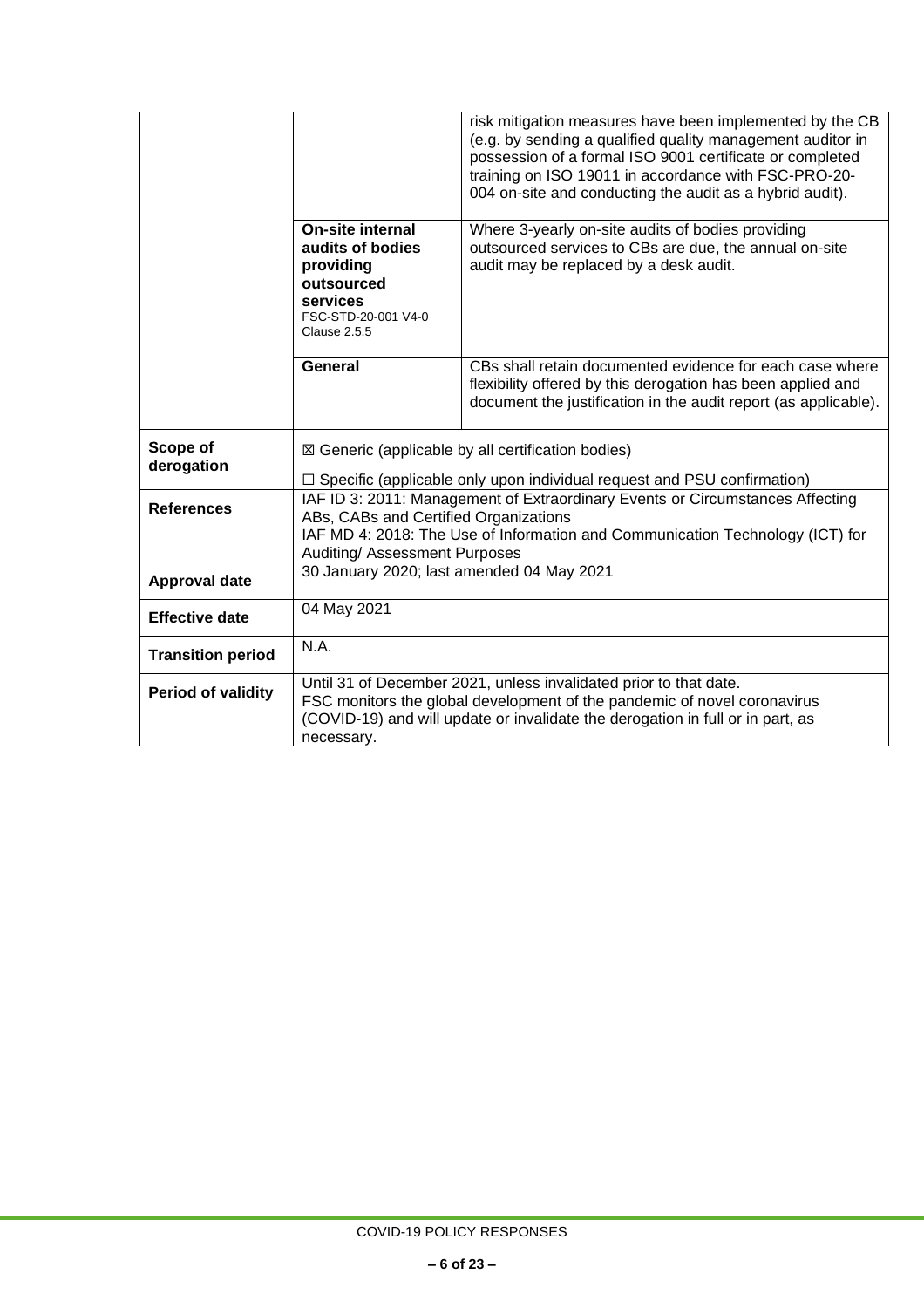# **Conducting COC main evaluation audits remotely**

| Code                  | FSC-DER-2020-005                                                                                                                                                                                                                                                                                                                                                                                                                                                                                                             |  |  |
|-----------------------|------------------------------------------------------------------------------------------------------------------------------------------------------------------------------------------------------------------------------------------------------------------------------------------------------------------------------------------------------------------------------------------------------------------------------------------------------------------------------------------------------------------------------|--|--|
| <b>Requirements</b>   | FSC-STD-20-011 Part 1, FSC-STD-40-003 V2-1                                                                                                                                                                                                                                                                                                                                                                                                                                                                                   |  |  |
| <b>Rationale</b>      | Due to the pandemic of novel coronavirus (COVID-19), vast areas of the world<br>are subject to travel restrictions and many certification bodies have not been<br>able to undertake physical onsite audits for main evaluations.                                                                                                                                                                                                                                                                                             |  |  |
|                       | There have been multiple requests from certification bodies for the possibility to<br>undertake the main (initial) evaluation audits of new applicants remotely.<br>Simultaneously, there have also been requests from group/multi-site certificate<br>managers to permit remote internal audits for new applicants. This is expected<br>to be a short-term measure till the COVID-19 situation improves and the related<br>health risks and travel restrictions/social distancing restrictions are no longer<br>applicable. |  |  |
| <b>PSU conclusion</b> | Scenarios for applying this derogation:                                                                                                                                                                                                                                                                                                                                                                                                                                                                                      |  |  |
|                       | Main evaluations by CBs in situations where:<br>1.                                                                                                                                                                                                                                                                                                                                                                                                                                                                           |  |  |
|                       | CBs assess there is a health risk involved in implementing an on-site<br>a.<br>audit; or                                                                                                                                                                                                                                                                                                                                                                                                                                     |  |  |
|                       | auditors are prevented from conducting an on-site audit due to travel<br>b.<br>restrictions.                                                                                                                                                                                                                                                                                                                                                                                                                                 |  |  |
|                       | Central Office internal audits for new applicant sites for group/multi-site<br>2.<br>certificates where:                                                                                                                                                                                                                                                                                                                                                                                                                     |  |  |
|                       | the Participating Site is in an area with a health risk (demonstrated<br>а.<br>through verifiable public sources, e.g. official travel warnings or<br>restrictions) due to coronavirus, or                                                                                                                                                                                                                                                                                                                                   |  |  |
|                       | Central Office auditors are prevented from conducting an on-site audit<br>b.<br>due to travel restrictions imposed by organizational (certificate<br>holder/Central Office) health and safety policies or public authorities.                                                                                                                                                                                                                                                                                                |  |  |
|                       | Preconditions for conducting desk audits for main evaluations:                                                                                                                                                                                                                                                                                                                                                                                                                                                               |  |  |
|                       | 1. CBs shall have a documented policy, procedure, or both, outlining the<br>process to be implemented in case an audit is affected by the novel coronavirus<br>(COVID-19) pandemic. This shall include:                                                                                                                                                                                                                                                                                                                      |  |  |
|                       | A method for assessing whether an on-site audit can be replaced with<br>i.<br>a desk audit, and                                                                                                                                                                                                                                                                                                                                                                                                                              |  |  |
|                       | A description of the desk audit methods to be applied, and<br>ii.                                                                                                                                                                                                                                                                                                                                                                                                                                                            |  |  |
|                       | A process to implement the reporting and record keeping requirements<br>iii.<br>of this derogation.                                                                                                                                                                                                                                                                                                                                                                                                                          |  |  |
|                       | 2. CBs and certificate holders shall:                                                                                                                                                                                                                                                                                                                                                                                                                                                                                        |  |  |
|                       | i.<br>have the technical and operational capacity to conduct audits<br>remotely, and                                                                                                                                                                                                                                                                                                                                                                                                                                         |  |  |
|                       | ii.<br>agree on a secure and confidential data transmission and                                                                                                                                                                                                                                                                                                                                                                                                                                                              |  |  |
|                       | iii.<br>ensure the availability of key staff.                                                                                                                                                                                                                                                                                                                                                                                                                                                                                |  |  |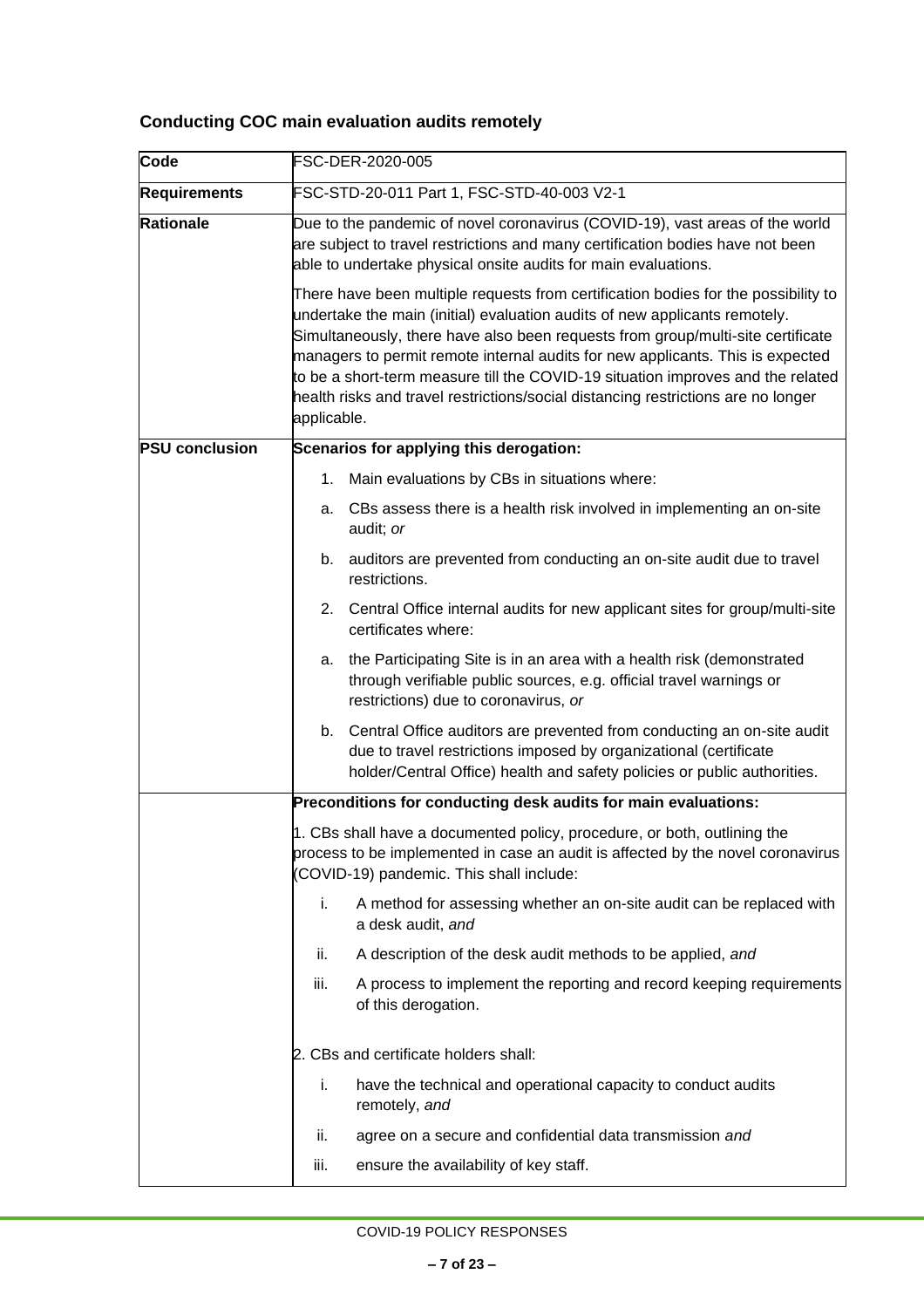|      | NOTE: This requirement shall include all sites/group members covered in the<br>application, and any contractors who are physically handling the material.                                                                                                                                                                                                                                                                                                                                                                                                                                                                                                               |
|------|-------------------------------------------------------------------------------------------------------------------------------------------------------------------------------------------------------------------------------------------------------------------------------------------------------------------------------------------------------------------------------------------------------------------------------------------------------------------------------------------------------------------------------------------------------------------------------------------------------------------------------------------------------------------------|
|      | 3. CBs shall utilize information and communication technology (ICT) to evaluate<br>the applicant.                                                                                                                                                                                                                                                                                                                                                                                                                                                                                                                                                                       |
|      | 4. Desk audits should be conducted on the basis of:                                                                                                                                                                                                                                                                                                                                                                                                                                                                                                                                                                                                                     |
| i.   | virtual video meetings / virtual company tour,                                                                                                                                                                                                                                                                                                                                                                                                                                                                                                                                                                                                                          |
| ii.  | interviews with relevant people of the certificate holder and<br>stakeholders,                                                                                                                                                                                                                                                                                                                                                                                                                                                                                                                                                                                          |
| iii. | relevant documents and records,                                                                                                                                                                                                                                                                                                                                                                                                                                                                                                                                                                                                                                         |
| iv.  | other best available information.                                                                                                                                                                                                                                                                                                                                                                                                                                                                                                                                                                                                                                       |
|      | Certification bodies may conduct desk audits for main evaluations of<br>Chain of Custody and Project certification applicants according to the<br>following requirements:                                                                                                                                                                                                                                                                                                                                                                                                                                                                                               |
|      | 1. Prior to conducting a main evaluation, the information obtained by the<br>CB from the applicant shall be sufficient to conduct the risk assessment<br>according to the requirements in this derogation (see FSC-STD-20-001<br>V4-0 Clause 4.1.3).                                                                                                                                                                                                                                                                                                                                                                                                                    |
|      | 2. The certification body can demonstrate that the full scope of the audit<br>can be covered remotely, and it is possible to evaluate with adequate<br>assurance the conformity of the applicant to the normative<br>requirements.                                                                                                                                                                                                                                                                                                                                                                                                                                      |
|      | 3. CBs shall conduct a risk assessment of each applicant according to the<br>scenarios/ factors provided in Annex A to determine the option of<br>conducting a fully remote audit (low risk), a partially remote audit<br>(medium risk), or if a mandatory on-site audit is required (high<br>risk). The risk assessment is to be undertaken at the level of a single site<br>and not at the certificate level. For multi-site certificates, the risk<br>assessment shall be undertaken for each participating site (or for each<br>site selected by sampling) during the evaluation audit.                                                                             |
| 4.   | When an applicant falls into more than one risk category, the CB shall<br>adopt the precautionary approach and apply the audit type of the higher<br>category.                                                                                                                                                                                                                                                                                                                                                                                                                                                                                                          |
| 5.   | Applicants with medium risk shall be audited in a two-stage audit<br>process: A Stage 1 initial desk audit which can lead to certificate<br>issuance, followed by a Stage 2 on-site audit, to be undertaken<br>when the related health risks have abated and/or travel restrictions are<br>no longer applicable or at the first surveillance evaluation (see Clause 7<br>below), whichever is earlier. A certificate can be issued on successful<br>completion of Stage 1. Stage 2 audit shall cover the factors which lead<br>to the medium risk categorization and include requirements whose<br>compliance cannot be verified though a remote audit or which require |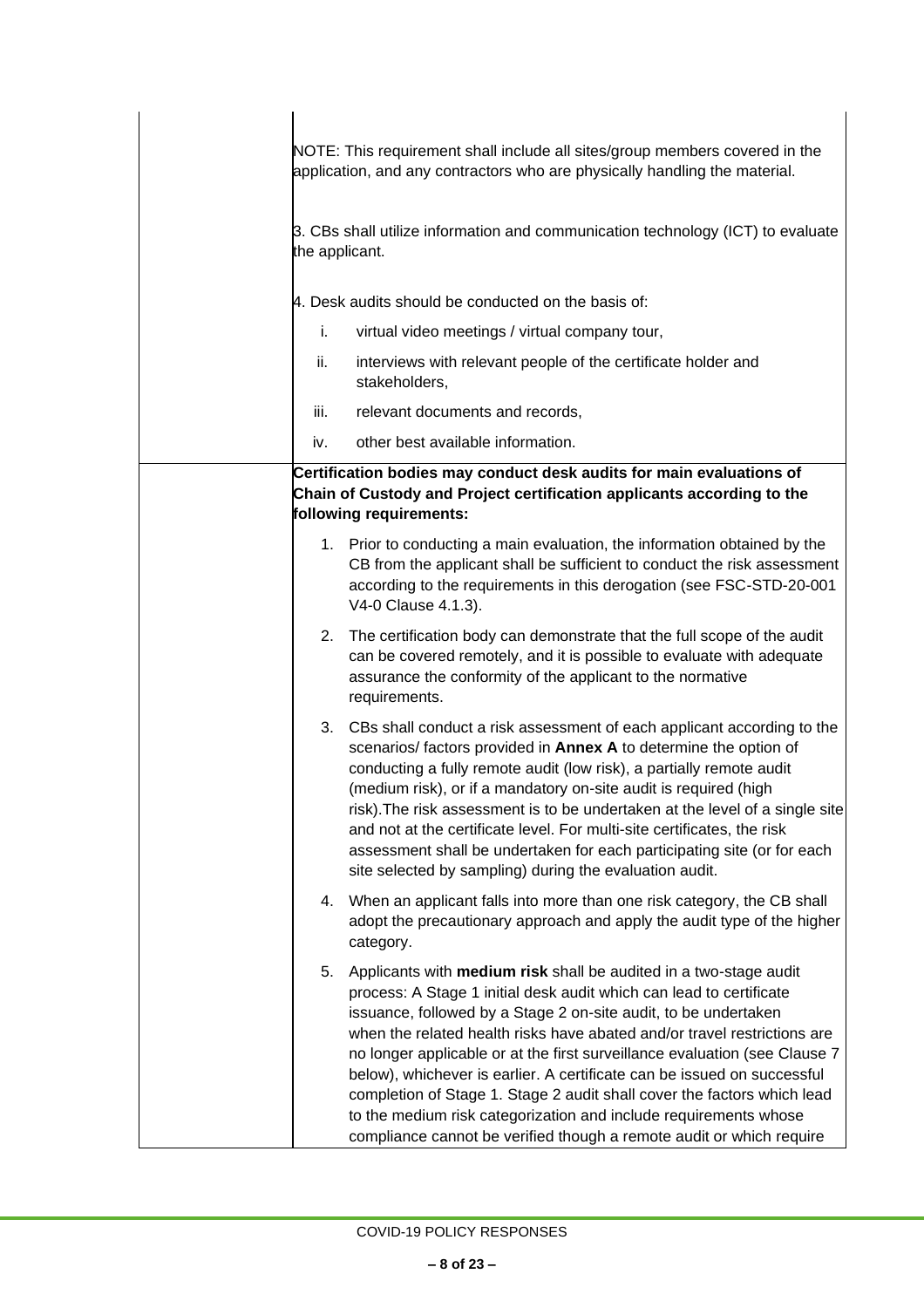| an on-site follow-up to verify compliance once processing of FSC |  |
|------------------------------------------------------------------|--|
| material starts.                                                 |  |

- 6. In case the Stage 2 audit cannot be undertaken until the time of the first surveillance evaluation (due to health risks and/or travel restrictions), it shall be replaced by the full surveillance evaluation, undertaken as an on-site audit.
	- a. In case the Stage 2 audit (or the full surveillance audit) cannot be undertaken due to continued health risk or travel restrictions imposed by organizational (certificate holder/Central Office) health and safety policies or public authorities, the audit shall be conducted as per the provisions laid out for surveillance audits in FSC-DER-2020-001 (provided the FSC-DER-2020-001 is still active).
- 7. The first surveillance evaluation after certification shall be conducted within twelve (12) months after the date of the desk audit. Failure shall lead to the suspension of the certificate. In case the first surveillance audit cannot be held as a full onsite audit, then it shall be undertaken as per the provisions of FSC-DER-2020-001(provided the FSC-DER-2020- 001 is still active).
- 8. Any scenario not covered in Annex A shall be considered as 'high-risk'. In such cases, CBs may approach PSU to provide further instructions.

NOTE: This derogation may be modified/ updated based on additional information regarding risk levels categories.

- 9. CBs shall retain documented evidence for each case where this derogation has been applied and document the justification in the audit report.
- 10. CBs shall submit an aggregated quarterly report to FSC on audits conducted according to this derogation. The first report shall be submitted by the end of June 2020 (FSC will provide the report template).

**Central offices of Group/Multi-site certificates may replace the initial internal audits for new applicant sites/members by desk audits according to the following requirements:**

- 11. The new applicant site meets the requirements of clause 5.3.5 of FSC-STD-40-003 V2-1 *or*
- 12. The Central Office shall conduct a risk assessment of each applicant according to the scenarios/ factors provided in **Annex A** to determine the option of conducting a fully remote audit (low risk), a partially remote audit (medium risk), or if a mandatory on-site audit is required (high risk).The risk assessment is to be undertaken at the level of each new applicant site.
- 13. When an applicant falls into more than one risk category, the Central Office shall adopt the precautionary approach and apply the audit type of the higher category.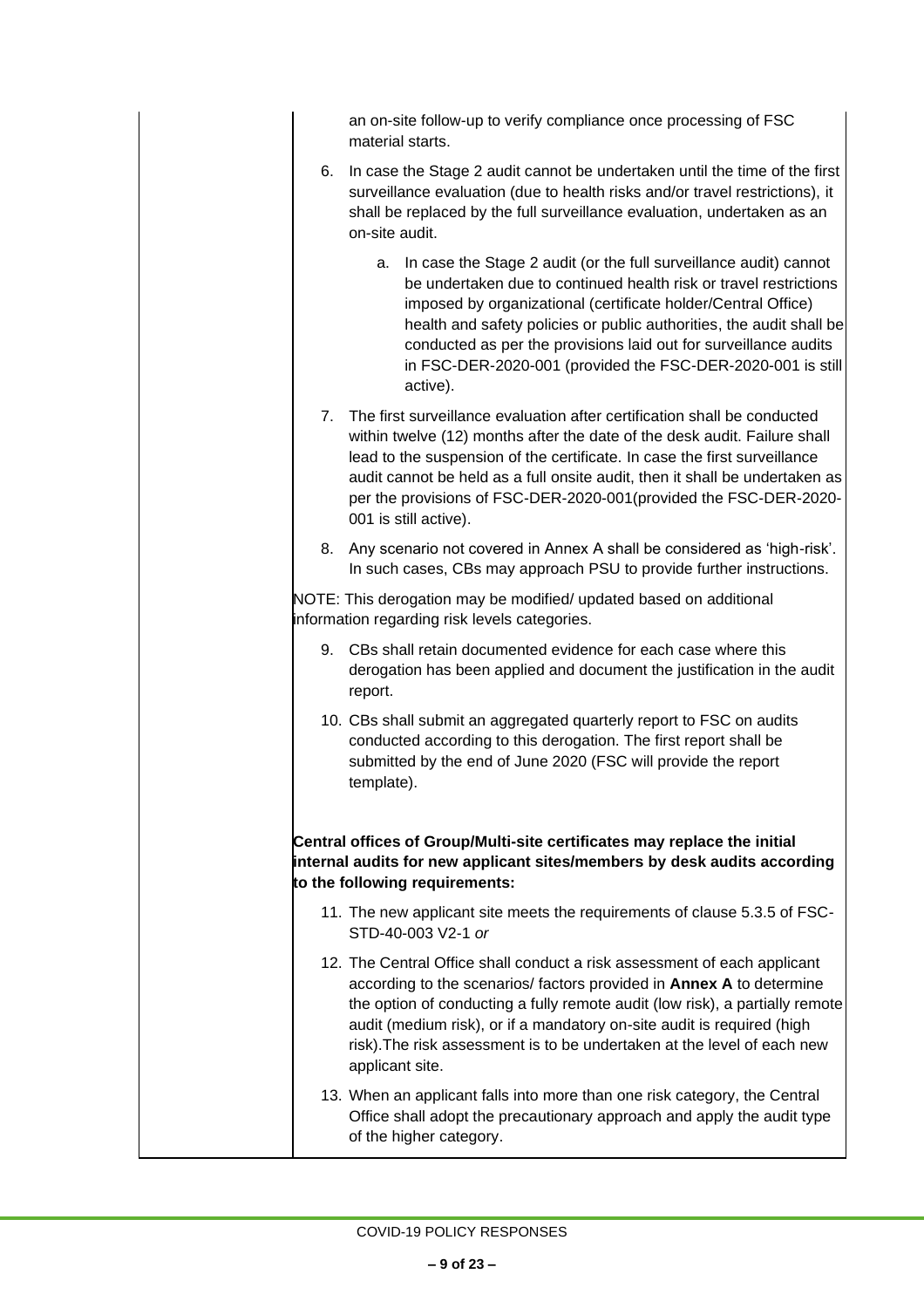|                           |                                                                                                                                                                                                                                       | 14. The risk assessment by the Central Office shall be approved by their<br>certification body prior to conducting remote audits.                                                                                                                                                                                                                                                                                                                                                                                                                                                                                                                                                                                   |  |
|---------------------------|---------------------------------------------------------------------------------------------------------------------------------------------------------------------------------------------------------------------------------------|---------------------------------------------------------------------------------------------------------------------------------------------------------------------------------------------------------------------------------------------------------------------------------------------------------------------------------------------------------------------------------------------------------------------------------------------------------------------------------------------------------------------------------------------------------------------------------------------------------------------------------------------------------------------------------------------------------------------|--|
|                           |                                                                                                                                                                                                                                       | 15. Applicants with medium risk shall be audited in a two-stage audit<br>process: A Stage 1 initial desk audit which can lead to inclusion in the<br>FSC group/multi-site certificate, followed by a Stage 2 on-site audit, to<br>be undertaken when the related health risks have abated and/or travel<br>restrictions are no longer applicable or at the first annual audit (see<br>Clause 16, below), whichever is earlier. Stage 2 audit shall cover the<br>factors which lead to the medium risk categorization and include<br>requirements whose compliance cannot be verified though a remote<br>audit or which require an on-site follow-up to verify compliance once<br>processing of FSC material starts. |  |
|                           |                                                                                                                                                                                                                                       | 16. In case the Stage 2 audit cannot be undertaken until the time of the first<br>annual audit (due to health risks and/or travel restrictions), the stage 2<br>audit shall be replaced by the full annual audit, which shall be<br>conducted as an on-site audit.                                                                                                                                                                                                                                                                                                                                                                                                                                                  |  |
|                           |                                                                                                                                                                                                                                       | 17. In case the Stage 2 audit or the full annual audit cannot be undertaken<br>due to continued health risk or travel restrictions imposed by<br>organizational (certificate holder/Central Office) health and safety<br>policies or public authorities, the audit shall be conducted as a<br>surveillance audit as per the provisions laid out for surveillance audits in<br>FSC-DER-2020-001 (provided the FSC-DER-2020-001 is still active)                                                                                                                                                                                                                                                                      |  |
|                           | а.                                                                                                                                                                                                                                    | Central office and applicant sites shall:<br>have the technical and operational capacity to conduct audits<br>remotely, and                                                                                                                                                                                                                                                                                                                                                                                                                                                                                                                                                                                         |  |
|                           | b.                                                                                                                                                                                                                                    | agree on a secure and confidential data transmission and                                                                                                                                                                                                                                                                                                                                                                                                                                                                                                                                                                                                                                                            |  |
|                           | С.                                                                                                                                                                                                                                    | ensure the availability of key staff.                                                                                                                                                                                                                                                                                                                                                                                                                                                                                                                                                                                                                                                                               |  |
|                           |                                                                                                                                                                                                                                       | 18. The Central Office shall retain documented evidence for each applicant<br>where this derogation has been applied.                                                                                                                                                                                                                                                                                                                                                                                                                                                                                                                                                                                               |  |
| <b>Scope of</b>           |                                                                                                                                                                                                                                       | $\boxtimes$ Generic (applicable by all certification bodies and certificate holders)                                                                                                                                                                                                                                                                                                                                                                                                                                                                                                                                                                                                                                |  |
| derogation                |                                                                                                                                                                                                                                       | □ Specific (applicable only upon individual request and PSU confirmation)                                                                                                                                                                                                                                                                                                                                                                                                                                                                                                                                                                                                                                           |  |
| <b>Approval date</b>      | 08 May 2020. Amended on 30 November 2020; 05 May 2021                                                                                                                                                                                 |                                                                                                                                                                                                                                                                                                                                                                                                                                                                                                                                                                                                                                                                                                                     |  |
| <b>Effective date</b>     | 15 June 2020                                                                                                                                                                                                                          |                                                                                                                                                                                                                                                                                                                                                                                                                                                                                                                                                                                                                                                                                                                     |  |
| <b>Period of validity</b> | Until 31 December 2021, unless invalidated prior to that date. FSC monitors the<br>global development of the pandemic of novel coronavirus (COVID-19) and will<br>update or in validate the derogation in full or part, as necessary. |                                                                                                                                                                                                                                                                                                                                                                                                                                                                                                                                                                                                                                                                                                                     |  |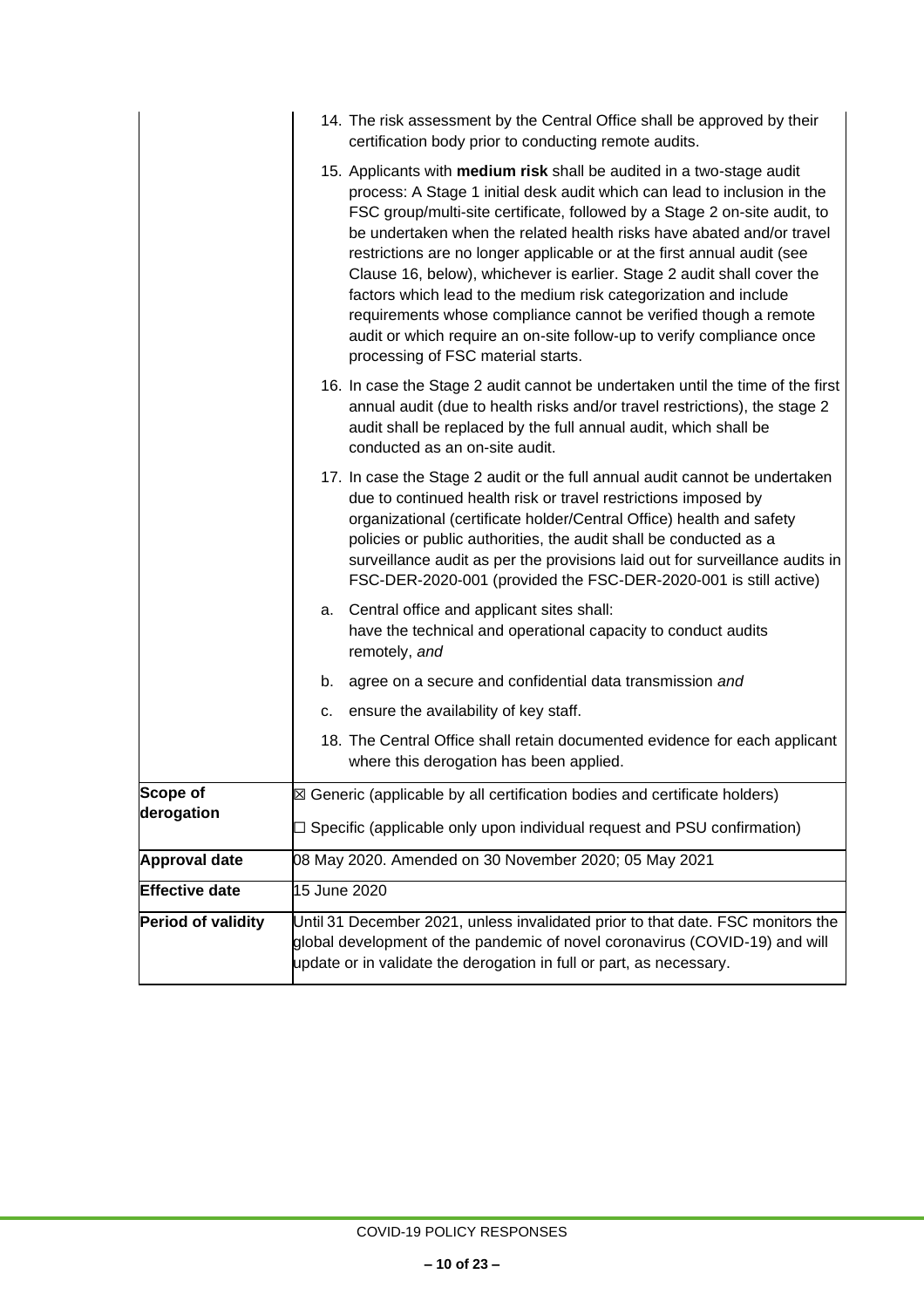| <b>Scenario</b>                                                                                                                          | Low risk                                                                                                                                                                    | <b>Medium risk</b>                                                                                                                                                     | <b>High risk</b>                                                                                                                                                               |
|------------------------------------------------------------------------------------------------------------------------------------------|-----------------------------------------------------------------------------------------------------------------------------------------------------------------------------|------------------------------------------------------------------------------------------------------------------------------------------------------------------------|--------------------------------------------------------------------------------------------------------------------------------------------------------------------------------|
| <b>Traders</b>                                                                                                                           | • without physical<br>possession<br>• with physical possession,<br>but restricted to<br>storage/trading in finished<br>and labelled products                                | • With physical<br>possession and trading in<br>unfinished/non-labelled<br>products                                                                                    |                                                                                                                                                                                |
| <b>Primary and secondary</b><br>producers/<br>processors/printers and<br>related services                                                | • Exclusively handling<br>certified products made of<br>single input material (e.g.,<br>whole site deals with FSC<br>100%)                                                  | • Use of either<br>percentage or credit<br>system with/without<br>multiple product groups                                                                              | High complexity with<br>$\bullet$<br>management and uses of all<br>control systems.                                                                                            |
|                                                                                                                                          | • All inputs to production are<br>eligible inputs according to<br>Table B in FSC-STD-40-004,<br>only transfer system is used<br>and physical segregation is<br>not required |                                                                                                                                                                        |                                                                                                                                                                                |
| Non-eligible input<br>entering the supply<br>chain                                                                                       | • Risk mitigated by temporal<br>separation of material                                                                                                                      | • Risk mitigated by<br>identification of material<br>• Risk mitigated by<br>physical separation of<br>materials if mitigation can<br>be verified by real time<br>video | Risk mitigated by physical<br>$\bullet$<br>separation of materials                                                                                                             |
| <b>Contractors/outsourcing</b><br>activities                                                                                             | • Low risk contractors<br>or High-risk contractors<br>with low risk categorization<br>as per Clause 9.3 of FSC-<br>STD-20-011                                               | • Low risk contractors but<br>with identified risk of<br>improper additions or<br>mixing by the contractors<br>at the contracting facility                             | High risk contractors as<br>defined in Clause 9.2 of FSC-<br>STD-20-011                                                                                                        |
| <b>Sourcing reclaimed</b><br>materials                                                                                                   | • Supplier audit program<br>undertaken by another FSC<br>accredited CB                                                                                                      | • Reclaimed material<br>classification can be<br>demonstrated through<br>objective evidence upon<br>receipt.                                                           | Supplier audit program<br>undertaken by applicant<br>organization and reclaimed<br>material classification through<br>objective evidence not possible.                         |
| Sourcing CW through . Low risk of origin, and<br>implementation DDS as<br>per requirements of<br><b>FSC-STD-40-005</b><br>standard       | • Low risk of mixing                                                                                                                                                        | • Specified risk for origin<br>(mitigation measures do<br>not require field level<br>verification) and<br>• Low risk of mixing                                         | Specified risk for origin<br>(mitigation measures require field<br>level verification) or<br>Specified risk of mixing<br>that can be mitigated only by<br>physical separation. |
| <b>Group and multi-site</b><br>certification<br>(Central office requirements<br>may be evaluated in the same<br>manner as a single site) | • Normal risk** participating<br>site                                                                                                                                       | • High risk participating<br>site* which meets remote<br>audit requirements for<br>reclaimed materials<br>sourcing, CW sourcing<br>and for contractors                 | High risk participating<br>$\bullet$<br>site*.                                                                                                                                 |

# **Annex A: Risk determination for undertaking remote main evaluation audits**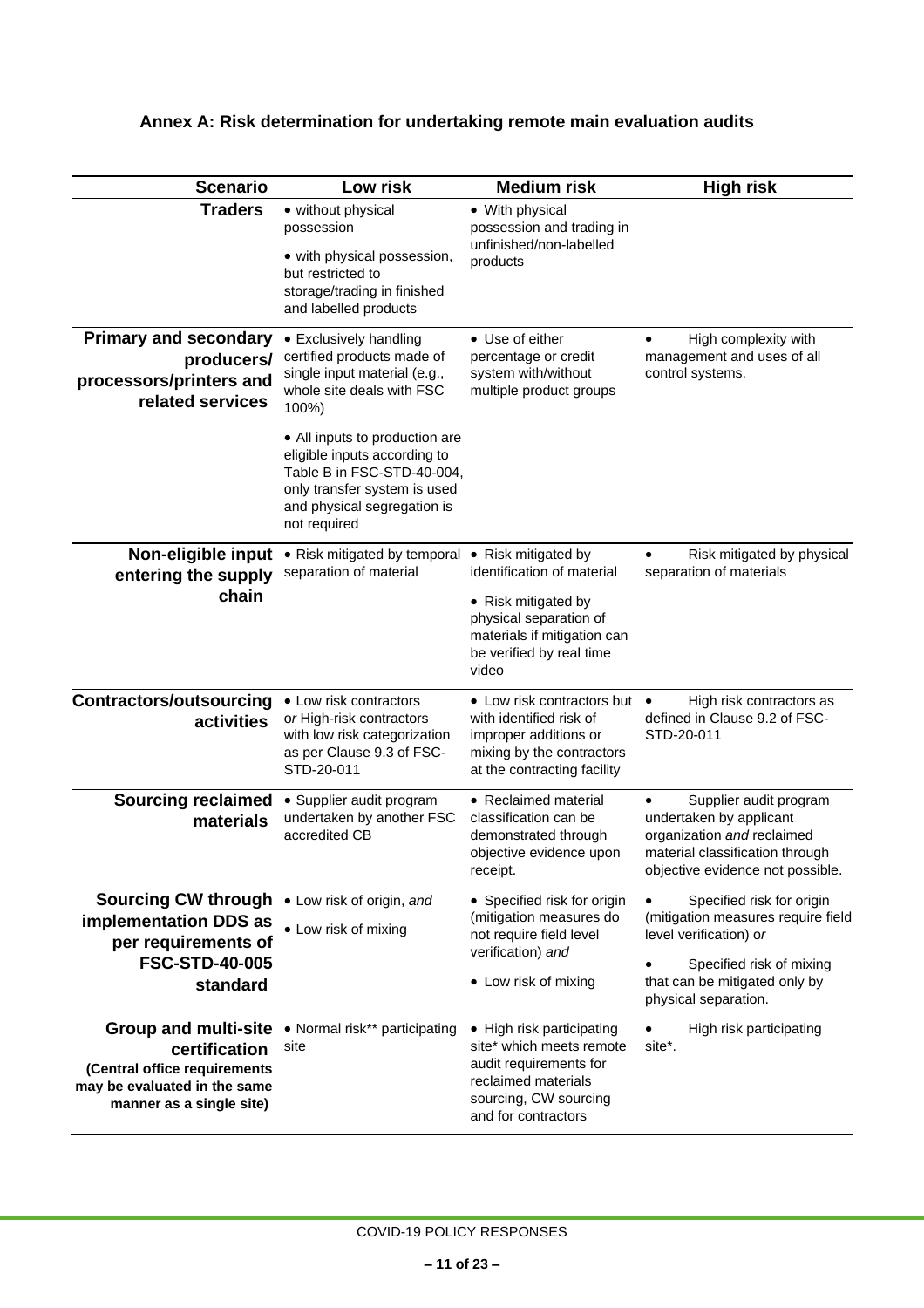| <b>Other risk factors</b> | • Custom manufactured<br>products with individual<br>conversion factors<br>• Project certification | Unresolved<br>$\bullet$<br>complaints/disputes regarding<br>the organization's conformity to<br>the requirements of FSC<br>standards |
|---------------------------|----------------------------------------------------------------------------------------------------|--------------------------------------------------------------------------------------------------------------------------------------|
|                           |                                                                                                    |                                                                                                                                      |

**\*High-risk participating site**: A participating site operating a controlled wood verification program or due diligence system according to FSC-STD-40-005, a supplier audit program for reclaimed materials according to FSC-STD-40-007, or high-risk outsourcing to a non-FSC-certified contractor. \*\***Normal risk participating site:** A participating site that does not conduct any of the activities considered 'high risk' above.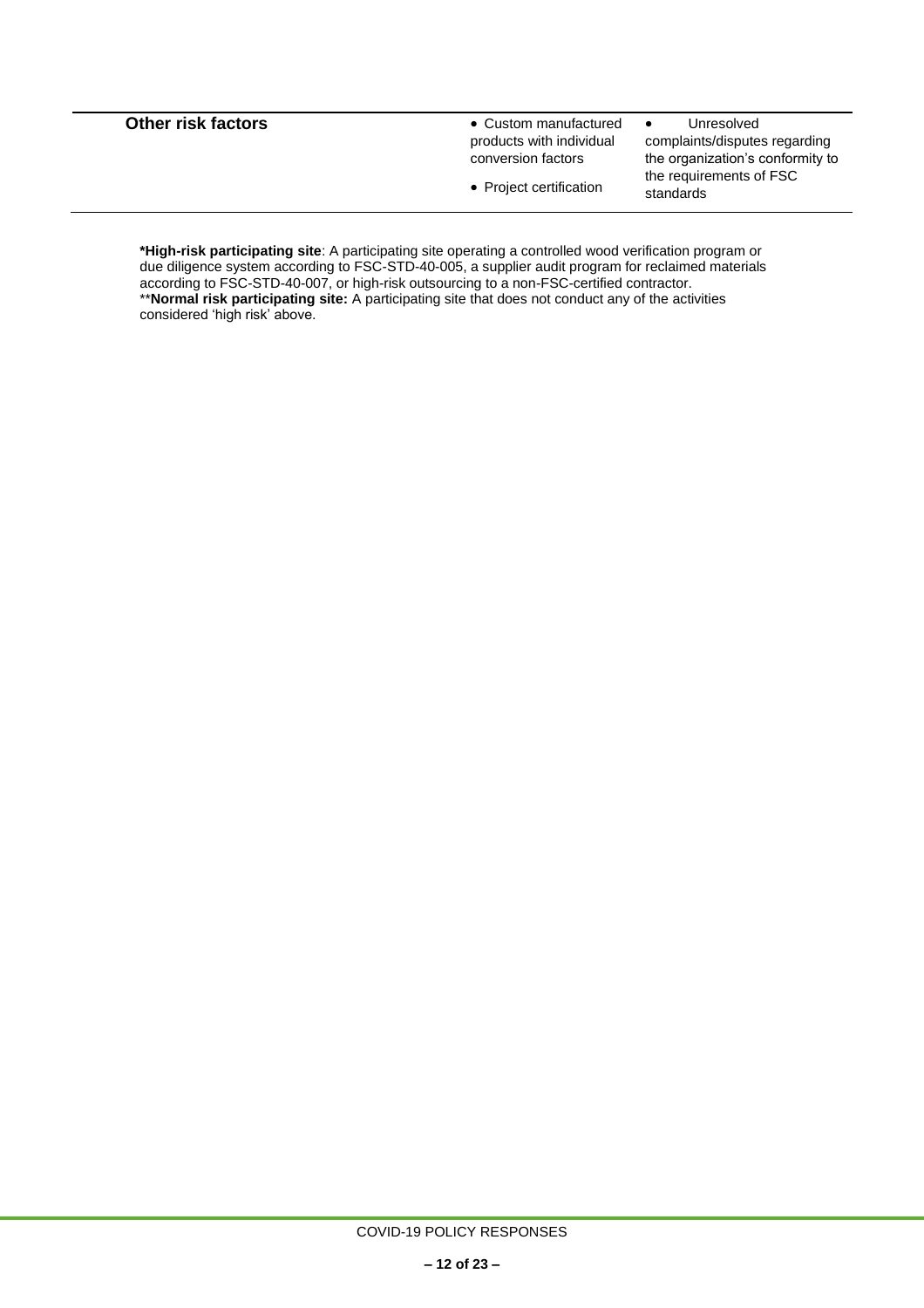# **Conducting FM 'hybrid' audits**

| Code                         | FSC-DER-2020-012                                                                                                                                                                                                                                                                                                                                                                                                                                                                                                                                                                                                                                                                                  |  |
|------------------------------|---------------------------------------------------------------------------------------------------------------------------------------------------------------------------------------------------------------------------------------------------------------------------------------------------------------------------------------------------------------------------------------------------------------------------------------------------------------------------------------------------------------------------------------------------------------------------------------------------------------------------------------------------------------------------------------------------|--|
| <b>Requirements</b>          | FSC-STD-20-007 V3-0 Clause 5.4.2<br>FSC-STD-30-005 V1-1 Clause 3.4<br>FSC-DER-2020-001                                                                                                                                                                                                                                                                                                                                                                                                                                                                                                                                                                                                            |  |
| <b>Rationale</b>             | Considering the extended duration of novel coronavirus<br>(COVID-19) that prevents many certification bodies (CBs) from<br>conducting physical on-site audits for forest management<br>evaluations, FSC has developed a 'hybrid audit' approach that<br>integrates remote audits with on-site inspections.<br>This temporary model is designed to maintain the integrity of<br>the evaluation while avoiding a deadlock in the (re-) issuance,<br>maintenance and transfer of Forest Management certificates.                                                                                                                                                                                     |  |
| <b>Terms and definitions</b> | Hybrid audit: Combination of a remote desk audit and an on-<br>site inspection.<br>Audit team: is made up of one or more auditors, one of whom<br>is appointed to be the audit team leader. When necessary,<br>audit teams are also supported by technical experts and/or<br>further personnel (e.g. interpreter), who assist auditors but do<br>not themselves act as auditors.<br>Audit team leader: an auditor who is competent to lead the<br>audit and the audit team.<br>Technical expert: a person supporting an audit team by<br>providing specific knowledge or expertise about a specific<br>sector, content, process or activity being audited. The person<br>does not act as auditor. |  |
| <b>PSU conclusion</b>        | Scenarios for applying this derogation:                                                                                                                                                                                                                                                                                                                                                                                                                                                                                                                                                                                                                                                           |  |
|                              | This derogation, in combination with FSC-DER-2020-001, may<br>be applied to forest management pre-, main, surveillance, re-<br>evaluation, change of scope and certificate transfer audits in<br>situations where:<br>- the CB assesses there is a demonstrated health risk<br>involved in implementing an on-site audit;                                                                                                                                                                                                                                                                                                                                                                         |  |
|                              | or<br>- auditors are prevented from conducting an on-site audit due<br>to travel restrictions.                                                                                                                                                                                                                                                                                                                                                                                                                                                                                                                                                                                                    |  |
|                              | Preconditions for conducting hybrid audits:                                                                                                                                                                                                                                                                                                                                                                                                                                                                                                                                                                                                                                                       |  |
|                              | 1.<br>CBs shall have a documented policy, procedure, or<br>both, outlining the process to be implemented in case<br>an evaluation is affected by the novel coronavirus<br>(COVID-19) pandemic. This shall include:<br>A method for assessing whether an on-site audit can<br>a)<br>be replaced with a hybrid audit, including a risk<br>assessment, and<br>A description of the hybrid audit methods, including<br>b)<br>safeguards for risk mitigation to be applied, and<br>A process to implement the reporting and record<br>C)                                                                                                                                                               |  |
|                              | keeping requirements of this derogation.                                                                                                                                                                                                                                                                                                                                                                                                                                                                                                                                                                                                                                                          |  |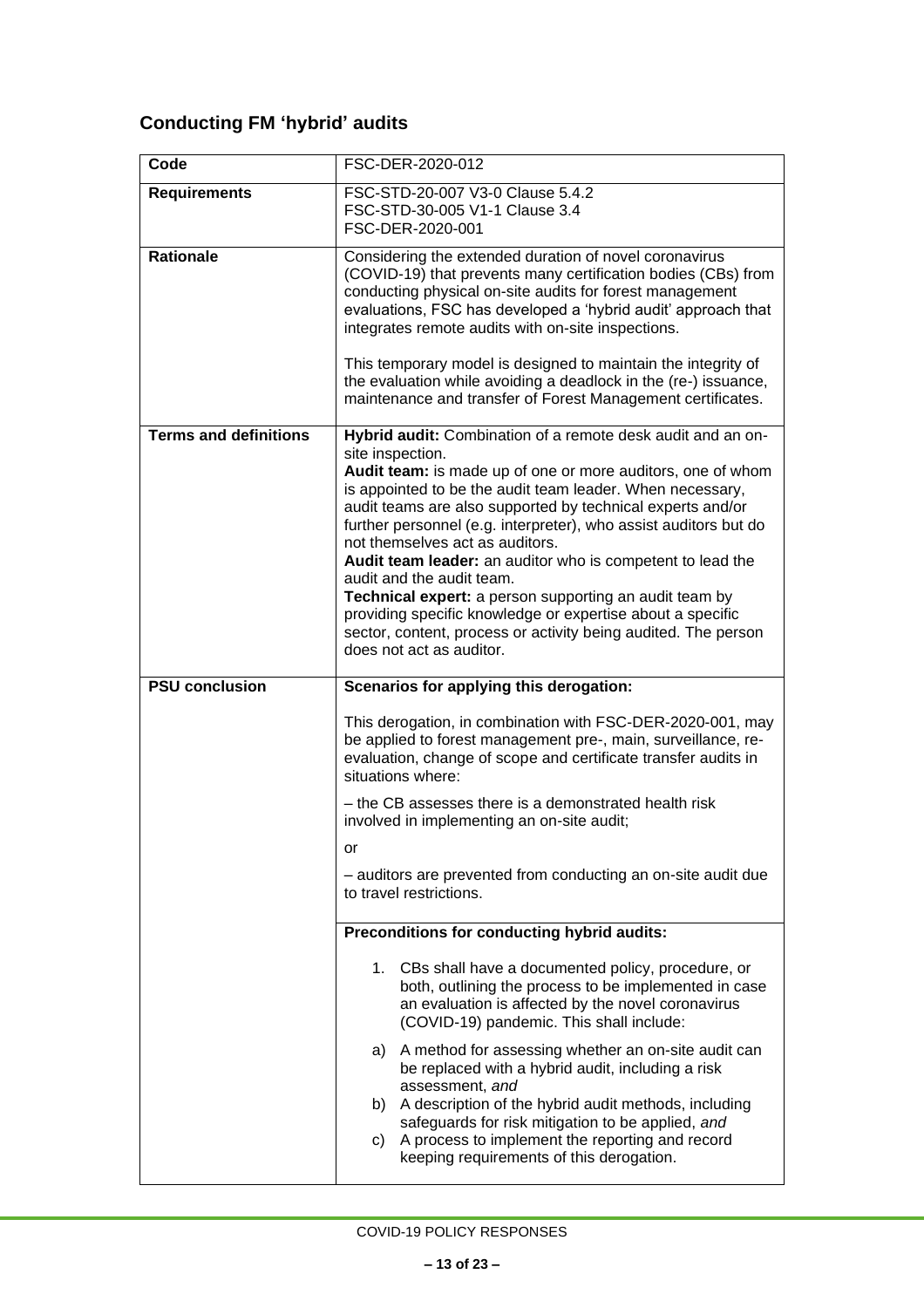| 2. CBs and The Organization shall:                                                                                                                                                                                                                                                                                                     |
|----------------------------------------------------------------------------------------------------------------------------------------------------------------------------------------------------------------------------------------------------------------------------------------------------------------------------------------|
| have the technical and operational capacity to conduct<br>a)<br>hybrid audits, and                                                                                                                                                                                                                                                     |
| agree on a secure and confidential data transmission,<br>b)<br>and                                                                                                                                                                                                                                                                     |
| ensure the availability of key staff on the ground.<br>C)                                                                                                                                                                                                                                                                              |
| 3.<br>Technical expert(s) on the ground shall*:                                                                                                                                                                                                                                                                                        |
| Have demonstrated experience and qualifications<br>a)<br>covering all social, environmental and economic<br>aspects that are required in the respective audit (see:<br>FSC-STD-20-001 V4-0 EN Box 2: Key considerations<br>for selection of audit team members for forest<br>management audits), and                                   |
| Have participated in at least three on-site FM audits<br>b)<br>before, OR have participated in at least one on-site FM<br>audit and have completed and passed an FSC FM                                                                                                                                                                |
| auditor training course, and<br>c) Be able to work independently, and<br>Have access and sufficient technical skills to utilize<br>d)<br>required technology, incl. video capabilities to share<br>field observations.                                                                                                                 |
| 4. CBs shall demonstrate that the full scope of the audit<br>can be covered with the hybrid audit approach, and<br>that it is possible to evaluate The Organization's<br>conformity with adequate assurance.                                                                                                                           |
| 5.<br>CBs shall utilize information and communication<br>technology (ICT) to evaluate The Organization and<br>guide the audit team member(s) on the ground. A<br>check-in/briefing/exchange between the remote audit<br>team member(s) and the on-site team member(s)<br>shall be conducted before, during and at end of the<br>audit. |
| Hybrid audits shall be conducted on the basis of:<br>6.                                                                                                                                                                                                                                                                                |
| a) A qualified audit team leader leading the audit<br>remotely, and                                                                                                                                                                                                                                                                    |
| Technical expert(s) and/or qualified auditor(s) on-site<br>b)<br>to obtain audit evidence, and                                                                                                                                                                                                                                         |
| Virtual video meetings between the remote audit team<br>C)<br>leader and The Organization / on-site team<br>member(s), and                                                                                                                                                                                                             |
| Interviews with relevant managers, employees,<br>d)<br>contractors and other stakeholders (remotely and / or<br>on-site), and                                                                                                                                                                                                          |
| A review of relevant documents and records (remotely<br>e)                                                                                                                                                                                                                                                                             |
| and / or on-site), and<br>Conducting the opening and closing meeting of the<br>f)<br>hybrid audit with physical / virtual presence of the full<br>audit team (auditors and local experts) together with<br>relevant staff of The Organization, and                                                                                     |
| Other best available information.<br>g)                                                                                                                                                                                                                                                                                                |
| * Clause 3 applies in audits where no qualified auditor is joining the<br>on-site component of the hybrid audit.                                                                                                                                                                                                                       |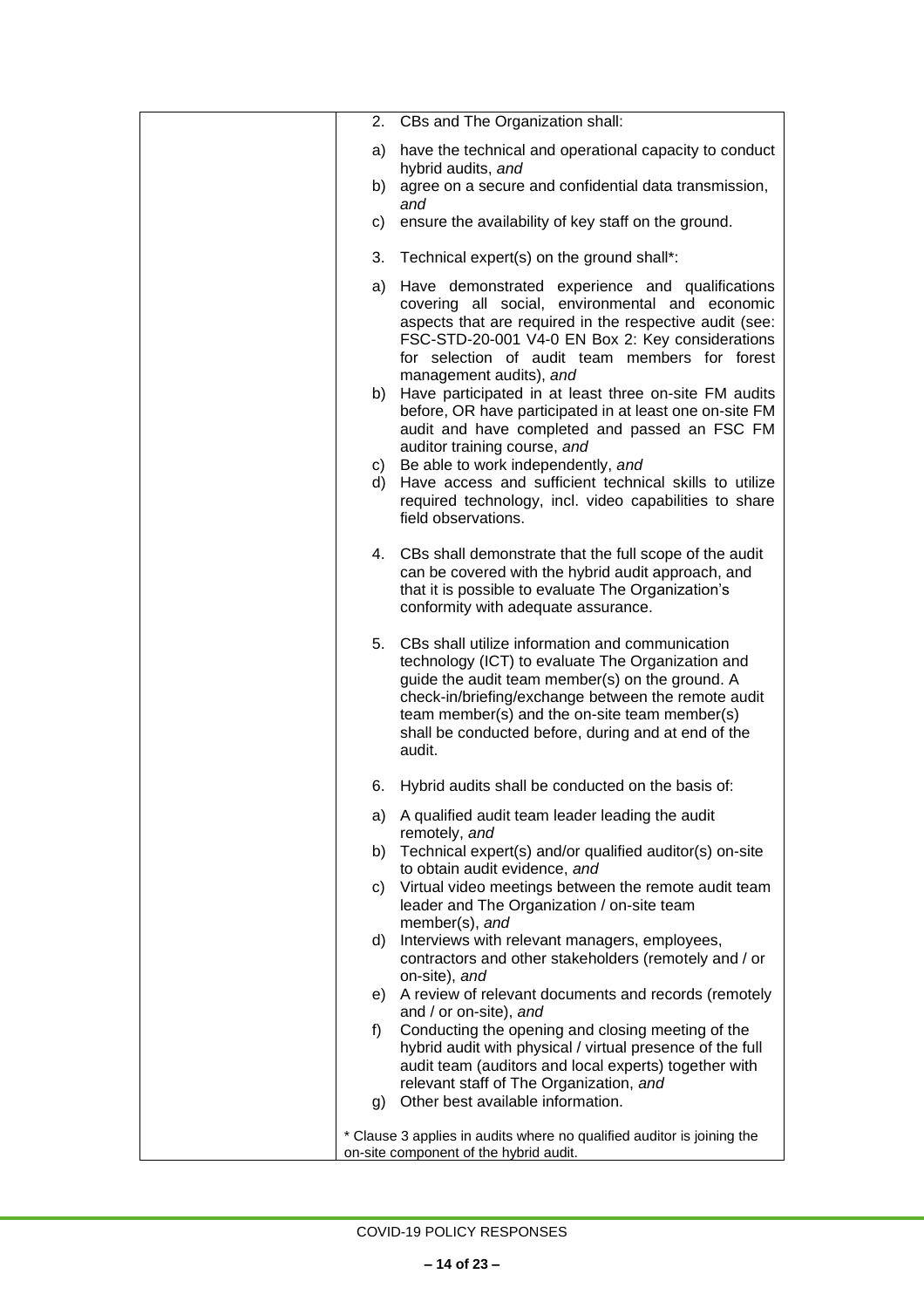|                           | <b>Conducting</b><br>hybrid<br>audits for forest<br>management<br>evaluations                                                                                                                                                                    |  |
|---------------------------|--------------------------------------------------------------------------------------------------------------------------------------------------------------------------------------------------------------------------------------------------|--|
|                           | CBs may conduct hybrid audits for forest management<br>1.<br>evaluations in connection with FSC-DER-2020-001<br>when:                                                                                                                            |  |
|                           | This derogation can be applied according to<br>$\bullet$<br>the health and risk scenarios (above), and                                                                                                                                           |  |
|                           | The preconditions for conducting hybrid audits<br>(above) are fulfilled.                                                                                                                                                                         |  |
|                           | CBs shall retain documented evidence for each case<br>2.<br>where this derogation has been applied and document<br>the justification in the audit report.                                                                                        |  |
|                           | 3.<br>CBs shall submit an aggregated quarterly report to FSC<br>on audits conducted according to this derogation, within<br>two (2) weeks of the end of each quarter.                                                                            |  |
| Scope of derogation       | ⊠ Generic (applicable by all certification bodies and certificate<br>holders)                                                                                                                                                                    |  |
|                           | $\Box$ Specific (applicable only upon individual request and PSU<br>confirmation)                                                                                                                                                                |  |
| <b>Approval date</b>      | 20 November 2020, last amended 04 May 2021                                                                                                                                                                                                       |  |
| <b>Period of validity</b> | Until 31 of December 2021, unless invalidated prior to that<br>date.<br>FSC monitors the global development of the pandemic of<br>novel coronavirus (COVID-19) and will update or invalidate the<br>derogation in full or in part, as necessary. |  |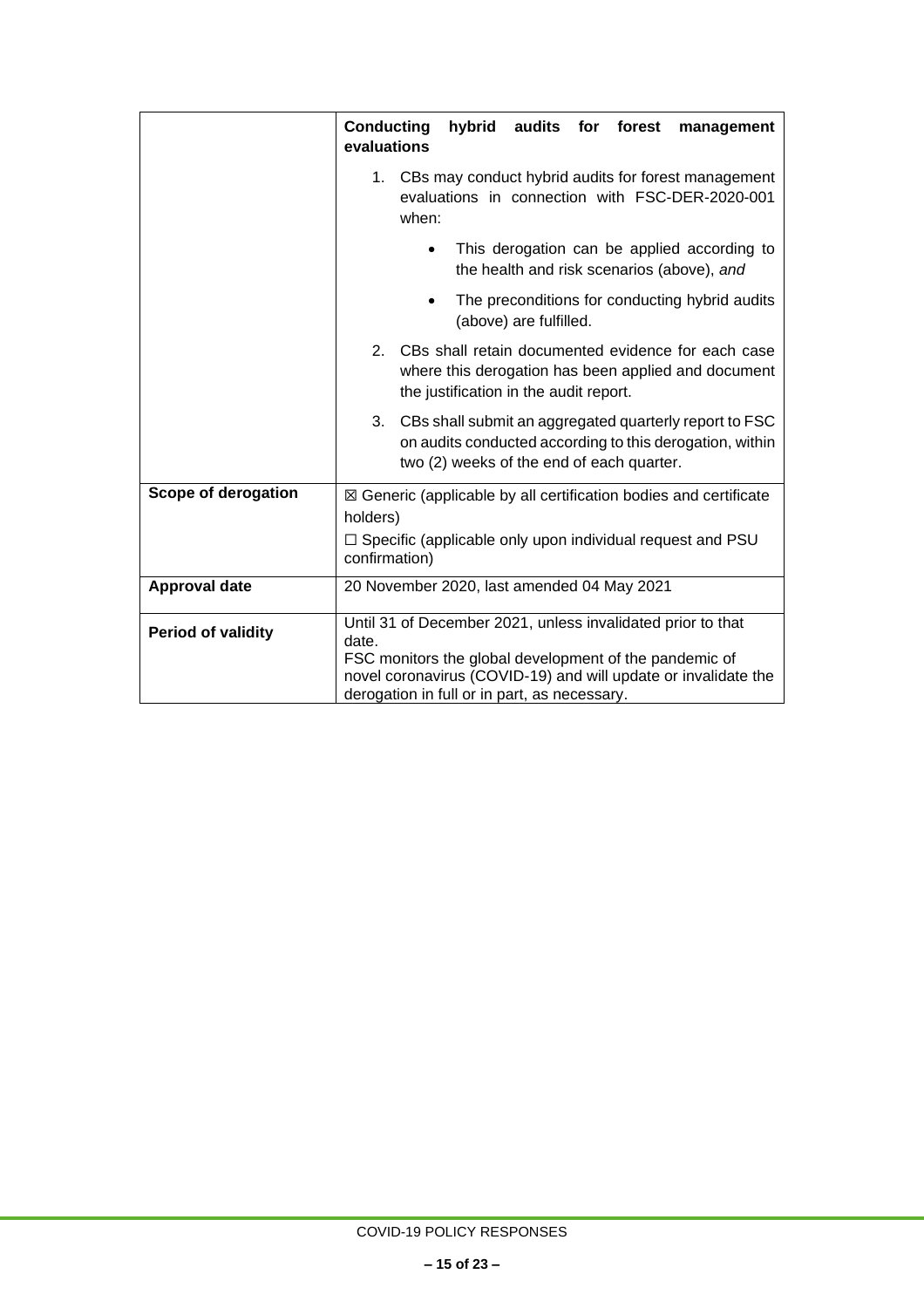# **Interpretations**

| Code                                                                                                                                                                                                      | INT-PRO-20-003 09                                                                 |  |
|-----------------------------------------------------------------------------------------------------------------------------------------------------------------------------------------------------------|-----------------------------------------------------------------------------------|--|
| <b>Requirement (s)</b>                                                                                                                                                                                    | FSC-PRO-20-003 V1-0, Clause 3.2.f)                                                |  |
|                                                                                                                                                                                                           | FSC-DER-2020-001                                                                  |  |
| <b>Publication date</b>                                                                                                                                                                                   | 26 May 2020                                                                       |  |
|                                                                                                                                                                                                           | Effective from the date of publication until 31 December 2021, or until           |  |
|                                                                                                                                                                                                           | invalidated prior to that date. This interpretation will be updated as necessary. |  |
| As a transfer audit is supposed to be conducted according to the requirements for a<br>surveillance evaluation, can this transfer audit for CoC also be postponed in accordance with<br>FSC-DER-2020-001? |                                                                                   |  |
| Yes, the transfer audit for CoC can be postponed, but shall be conducted within (6) six months of the<br>agreed transfer date. In case of medium risk, this timeline refers to the Stage 1 audit.         |                                                                                   |  |

#### **Extending transfer audit date**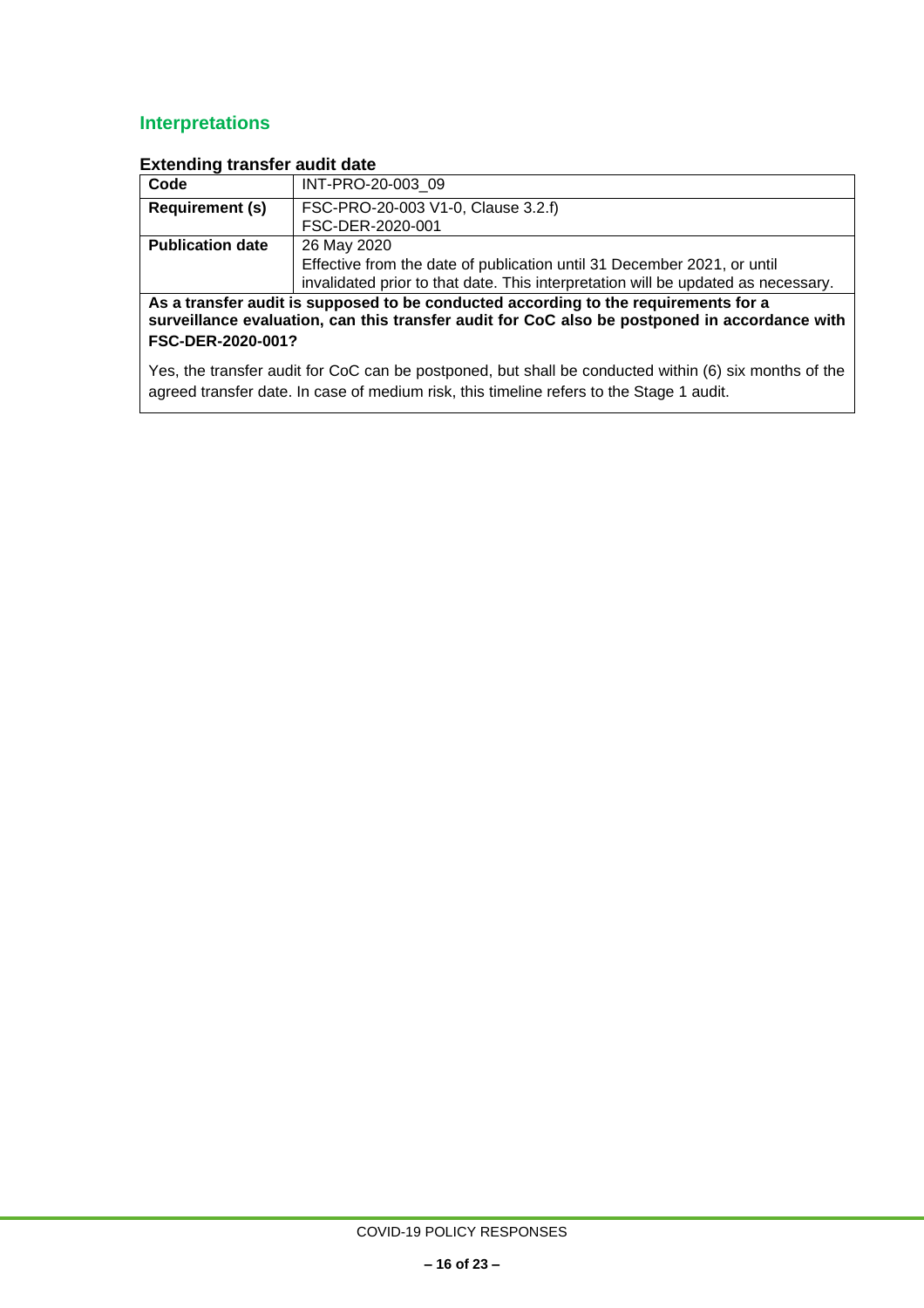# **Frequently Asked Questions**

| <b>FAQ I-1</b> | FSC-DER-2020-001: Recertification                                                                                                                                                                                                                                                                                                                                                                                                                                                                                                                                                                                     |
|----------------|-----------------------------------------------------------------------------------------------------------------------------------------------------------------------------------------------------------------------------------------------------------------------------------------------------------------------------------------------------------------------------------------------------------------------------------------------------------------------------------------------------------------------------------------------------------------------------------------------------------------------|
| Question       | Is it required to complete the surveillance audit before the<br>certificate expires?                                                                                                                                                                                                                                                                                                                                                                                                                                                                                                                                  |
| Answer         | The surveillance audit required to extend the certificate should be<br>completed before the certificate expires, but under the COVID-19<br>scenario the certificate may be extended for up to 6 months<br>according to FSC-STD-20-001 V4-0 Clause 1.4.4 in order to permit<br>the surveillance audit to be completed. Upon successful<br>completion of the surveillance audit, the certificate may then be<br>extended for 12 months beyond its original expiry date. Please<br>note that both timelines refer to the original expiry date and cannot<br>be added up (thus, no extension for 6 months $+$ 12 months). |

| <b>FAQ I-2</b> | FSC-DER-2020-001: Recertification                                                                                                                                                                                                                                                      |
|----------------|----------------------------------------------------------------------------------------------------------------------------------------------------------------------------------------------------------------------------------------------------------------------------------------|
| Question       | Do CBs need to issue physical certificates for extended validity<br>periods or is it sufficient to extend the validity in the FSC<br>Database?                                                                                                                                         |
| Answer         | Issuing physical certificates is voluntary as of V4-0 of FSC-STD-20<br>001. It is therefore not required to re-issue a certificate with a new<br>expiry date, unless the CB decides it's necessary to do so. It is<br>however required that the database entry is updated accordingly. |

| <b>FAQ I-3</b> | FSC-DER-2020-001: Recertification                                                                                                                                                                                                               |
|----------------|-------------------------------------------------------------------------------------------------------------------------------------------------------------------------------------------------------------------------------------------------|
| Question       | When a certificate has been extended based on a surveillance<br>audit as per FSC-DER-2020-001, shall the CB then conduct both<br>the recertification audit and the first surveillance in the following<br>year?                                 |
| Answer         | No, in the following year the CB shall conduct the recertification<br>audit, based on which a new 5-year certificate may be issued. The<br>first surveillance would then be due in the year after that (2023 for<br>re-certifications in 2022). |

| <b>FAQ I-4</b> | FSC-DER-2020-005: COC main evaluation                                                                                                                                                                                                                                             |
|----------------|-----------------------------------------------------------------------------------------------------------------------------------------------------------------------------------------------------------------------------------------------------------------------------------|
| Question       | Can a printer who is buying FSC and PEFC paper, and therefore                                                                                                                                                                                                                     |
|                | has to segregate their paper stocks, be audited remotely?                                                                                                                                                                                                                         |
| Answer         | A printer who is buying and using both FSC and PEFC paper does<br>not qualify for 'low risk' designation, since they need to segregate<br>their paper stocks. However, they could be audited remotely with a<br>2 stage audit process as provided for scenarios with medium risk. |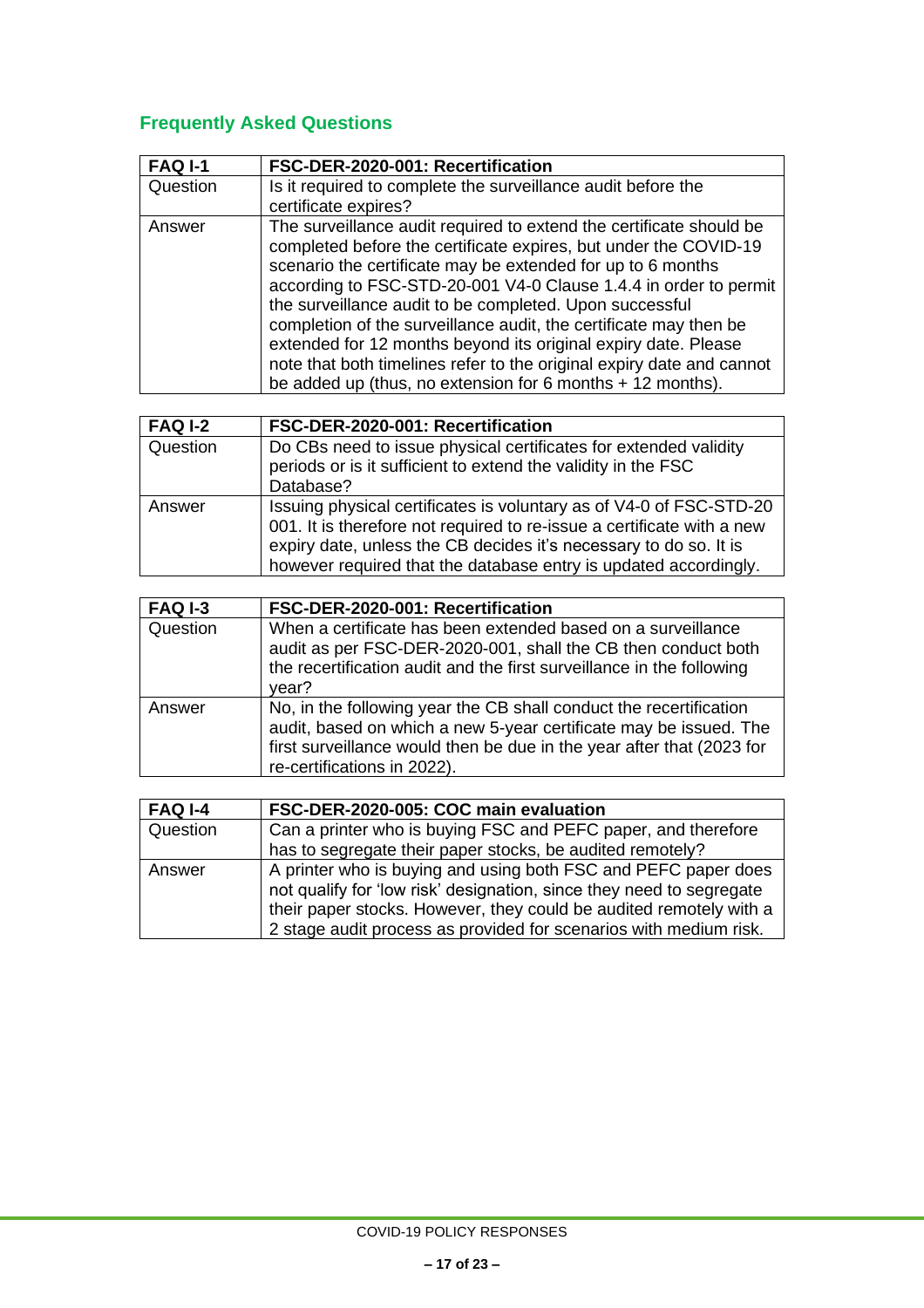### <span id="page-17-0"></span>**PART II – POLICY RESPONSES TO CB AUDITOR REQUIREMENTS**

# **Generic derogation**

| Code                                                                                | FSC-DER-2020-004                                                                                                                                                                                                                                                                                                                              |                                                                                                                                                                                                                                                                                                                                                                                                                                                                                                                                                                                                                 |
|-------------------------------------------------------------------------------------|-----------------------------------------------------------------------------------------------------------------------------------------------------------------------------------------------------------------------------------------------------------------------------------------------------------------------------------------------|-----------------------------------------------------------------------------------------------------------------------------------------------------------------------------------------------------------------------------------------------------------------------------------------------------------------------------------------------------------------------------------------------------------------------------------------------------------------------------------------------------------------------------------------------------------------------------------------------------------------|
| <b>Requirement (s)</b>                                                              | As indicated below                                                                                                                                                                                                                                                                                                                            |                                                                                                                                                                                                                                                                                                                                                                                                                                                                                                                                                                                                                 |
| <b>Request by</b>                                                                   | FSC accredited CBs and (independent) training providers                                                                                                                                                                                                                                                                                       |                                                                                                                                                                                                                                                                                                                                                                                                                                                                                                                                                                                                                 |
| <b>Rationale as</b><br>provided by CBs /<br>and (independent)<br>training providers | Due to the pandemic of novel coronavirus (COVID-19), vast areas of the world are<br>subject to travel restrictions. This results in difficulties for CBs and (independent)<br>training providers to ensure conformity with FSC requirements with regards to<br>auditor qualification and other requirements specifically related to auditors. |                                                                                                                                                                                                                                                                                                                                                                                                                                                                                                                                                                                                                 |
| <b>PSU conclusion</b>                                                               | <b>Scenarios for</b><br>applying this<br>derogation                                                                                                                                                                                                                                                                                           | This derogation applies in situations where:<br>- CBs assess there is a health risk involved in allowing<br>auditors to travel to conform with FSC training and<br>(continuous) qualification requirements;<br>or<br>-auditor candidates, qualified auditors, supervising<br>auditors, training providers, trainers and trainees are<br>prevented from conducting and participating in trainings<br>and audits due to travel restrictions.                                                                                                                                                                      |
|                                                                                     | <b>Qualification of</b><br>auditor candidates<br>FSC-STD-20-001 V4-0<br>Annex 2, Table 2, 1.1, #5<br>Annex 2, Table 3, 2.1, #5<br><b>Continuous</b><br>qualification<br>FSC-STD-20-001 V4-0<br>Annex 2, Table 2, 1.2, #2<br>Annex 2, Table 3, 2.2, #2                                                                                         | It is not possible to qualify FM auditor candidates by<br>replacing on-site audits by desk audits.<br>CoC auditor candidates that participated in at least two on-<br>site audits may conduct CoC desk audits, if they otherwise<br>successfully completed their training program in<br>accordance with FSC requirements. Prior to conducting any<br>on-site audits on their own, such auditors are required to<br>complete the remaining on-site audits.<br>The number of days conducted as desk-based audits may<br>count as auditing days for retaining auditor status and shall<br>be recorded accordingly. |
|                                                                                     | <b>Continuous</b><br>qualification<br>FSC-STD-20-001 V4-0<br>Annex 2, Table 2, 1.2, #3<br>Annex 2, Table 3, 2.2, #3                                                                                                                                                                                                                           | All 3-yearly witness audits that are due in 2020 may be<br>postponed for up to twelve (12) months.<br>All required 3-yearly witness audits (including the ones<br>previously postponed) may be done remotely.                                                                                                                                                                                                                                                                                                                                                                                                   |
|                                                                                     | <b>Training courses</b><br>FSC-PRO-20-004 V2-1<br>Clause 3.3.5                                                                                                                                                                                                                                                                                | Training Providers may replace classroom (in-person)<br>training by remote trainings, based on the following<br>specifications:<br>- travel restrictions are in place for any of the registered<br>trainees or the trainer(s).<br>- the training provider shall document all cases of travel<br>restrictions;<br>- trainings should offer similar opportunities as in-person<br>trainings to conduct practical exercises and allow for<br>interaction of trainer(s) and trainees (as far as technology<br>allows),                                                                                              |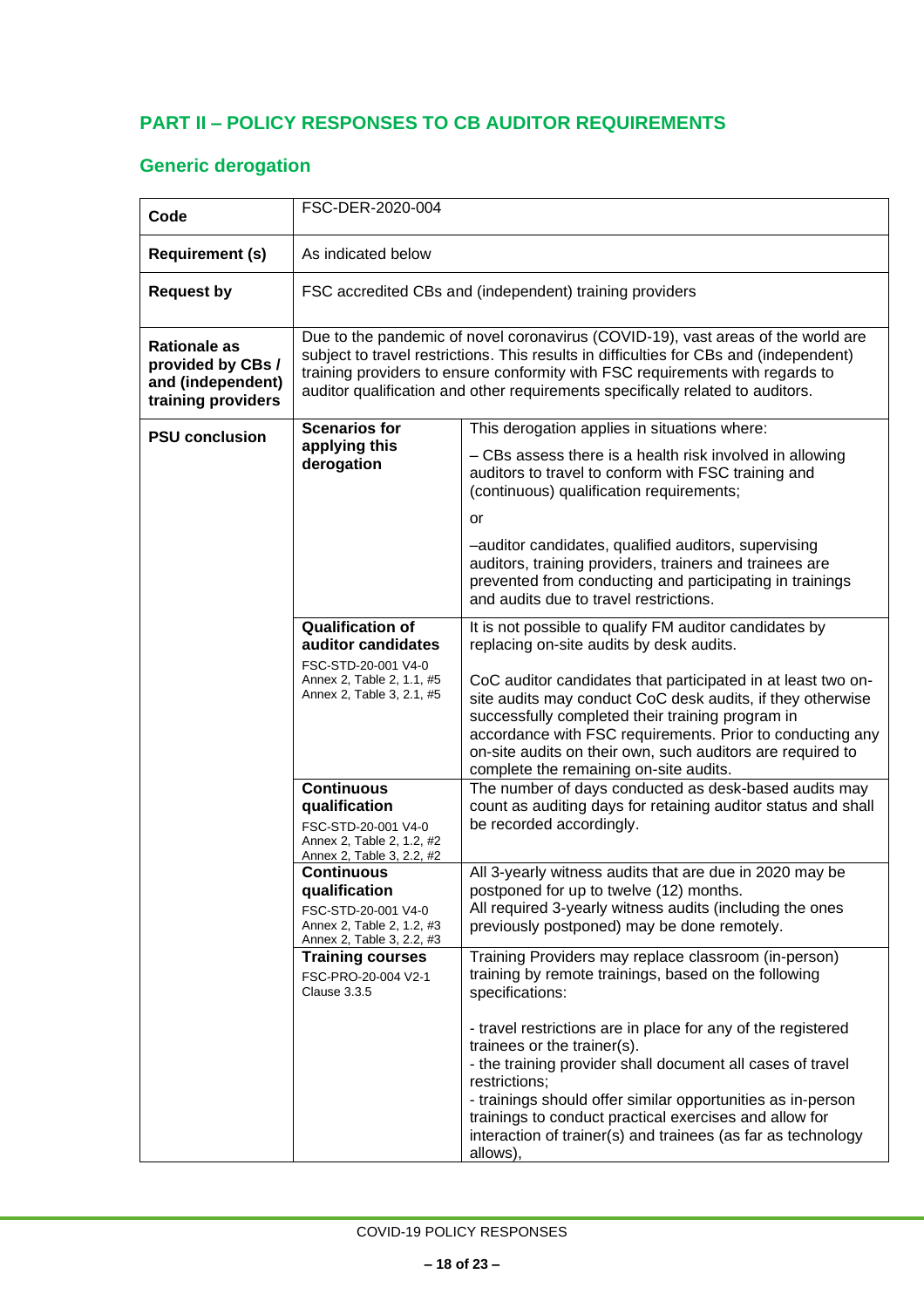|                        |                                                                                                                                                                                                                                               | - decisions about replacing in-person trainings by remote<br>trainings may be based on travel restrictions that are in<br>place up to two months before the scheduled in-person<br>course.<br>This derogation may be retroactively applied to training<br>courses that were cancelled due to coronavirus prior to the<br>publication of the derogation.<br>Note: Clause 1.2 specifying that 'two hours of in-person<br>training are seen as equivalent to one hour of online |
|------------------------|-----------------------------------------------------------------------------------------------------------------------------------------------------------------------------------------------------------------------------------------------|------------------------------------------------------------------------------------------------------------------------------------------------------------------------------------------------------------------------------------------------------------------------------------------------------------------------------------------------------------------------------------------------------------------------------------------------------------------------------|
|                        |                                                                                                                                                                                                                                               | training' may also be applied to this derogation.                                                                                                                                                                                                                                                                                                                                                                                                                            |
|                        | <b>Auditor rotation</b>                                                                                                                                                                                                                       | Where auditor rotation is required, the rotation period may                                                                                                                                                                                                                                                                                                                                                                                                                  |
|                        | FSC-STD-20-001 V4-0<br>Clause 4.3.7<br>Clause 4.3.8                                                                                                                                                                                           | once be extended by one (1) audit.                                                                                                                                                                                                                                                                                                                                                                                                                                           |
| Scope of<br>derogation | $\boxtimes$ Generic (applicable by all certification bodies and (independent) training<br>providers)<br>$\Box$ Specific (applicable only upon individual request and PSU confirmation)                                                        |                                                                                                                                                                                                                                                                                                                                                                                                                                                                              |
|                        |                                                                                                                                                                                                                                               |                                                                                                                                                                                                                                                                                                                                                                                                                                                                              |
| <b>References</b>      | IAF ID 3: 2011: Management of Extraordinary Events or Circumstances Affecting<br>ABs, CABs and Certified Organizations<br>IAF MD 4: 2018: The Use of Information and Communication Technology (ICT) for                                       |                                                                                                                                                                                                                                                                                                                                                                                                                                                                              |
|                        | Auditing/ Assessment Purposes                                                                                                                                                                                                                 |                                                                                                                                                                                                                                                                                                                                                                                                                                                                              |
| Approval date          | 23 April 2020, last amended 04 May 2021                                                                                                                                                                                                       |                                                                                                                                                                                                                                                                                                                                                                                                                                                                              |
| Period of validity     | Until 31 of December 2021, unless invalidated prior to that date.<br>FSC monitors the global development of the pandemic of novel coronavirus<br>(COVID-19) and will update or invalidate the derogation in full or in part, as<br>necessary. |                                                                                                                                                                                                                                                                                                                                                                                                                                                                              |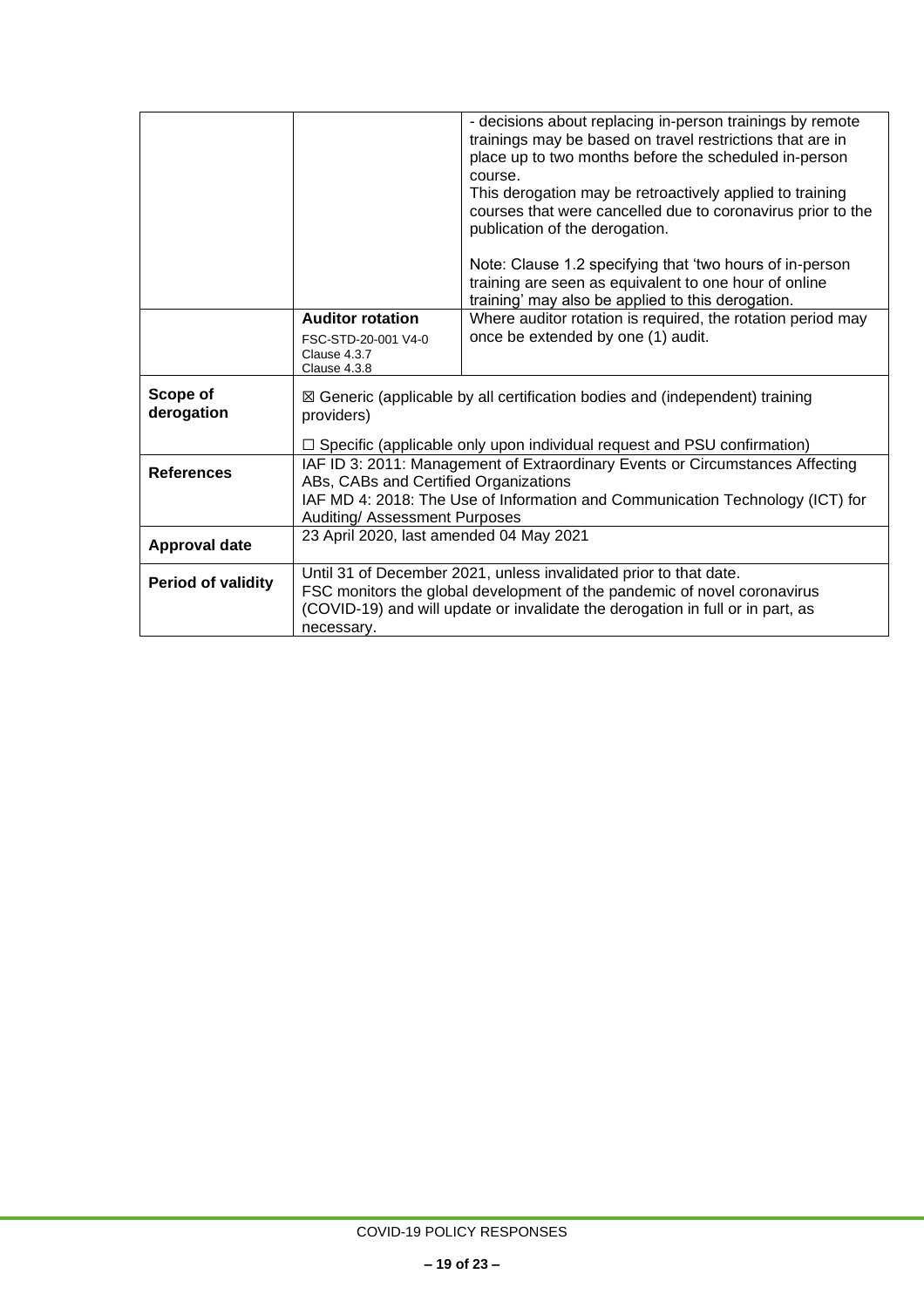#### <span id="page-19-0"></span>**PART III – POLICY RESPONSES TO FM CERTIFICATION REQUIREMENTS**

### **Extension of transition period for several national standards**

**1. An extension of the transition period of several national standards in transition as follows:**

• up to six months, if the original transition period ended by 31st March 2021. The countries affected and extended deadlines are:

| <b>Country</b>                | End of the extended<br>transition period | Original end of the transition<br>period |
|-------------------------------|------------------------------------------|------------------------------------------|
| <b>Bosnia and Herzegovina</b> | 21 September 2021                        | 21 March 2021                            |
| Canada                        | 30 June 2021                             | 31 December 2020                         |
| <b>Namibia</b>                | 30 September 2021                        | 31 March 2021                            |
| <b>Spain</b>                  | 14 July 2021                             | 14 January 2021                          |
| <b>Ukraine</b>                | 29 September 2021                        | 29 March 2021                            |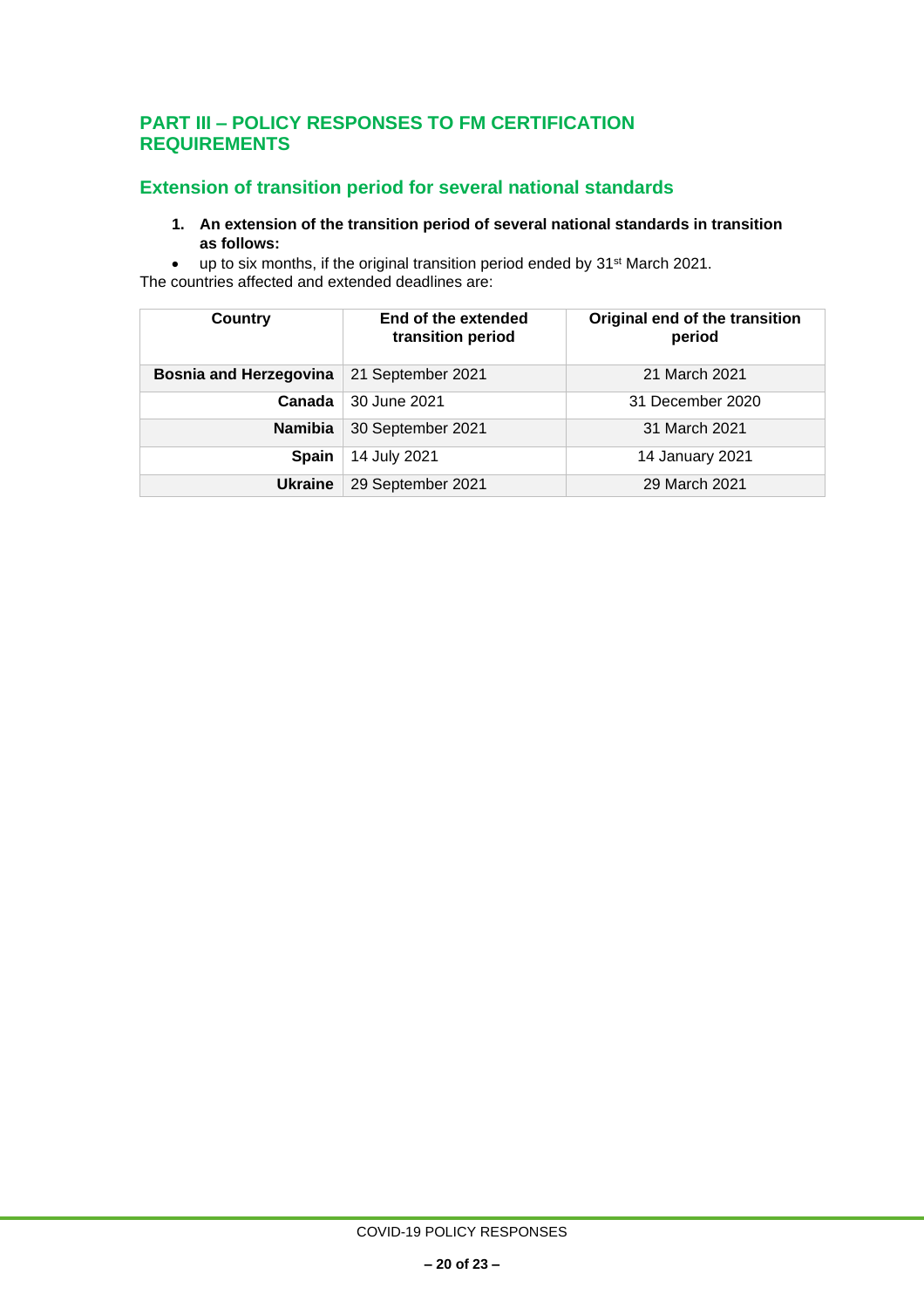#### **Interpretations**

|                                                                                                                                                                                                                                                                                    | <b>NUMBER OF SHOUP MEMBERS</b>                                                                                   |  |  |
|------------------------------------------------------------------------------------------------------------------------------------------------------------------------------------------------------------------------------------------------------------------------------------|------------------------------------------------------------------------------------------------------------------|--|--|
| Code                                                                                                                                                                                                                                                                               | INT-STD-30-005 13                                                                                                |  |  |
| <b>Requirement (s)</b>                                                                                                                                                                                                                                                             | Section 8 Monitoring requirements                                                                                |  |  |
|                                                                                                                                                                                                                                                                                    | 03. April 2020                                                                                                   |  |  |
| <b>Publication date</b>                                                                                                                                                                                                                                                            | Effective from the date of publication until 31 of December 2021, or until                                       |  |  |
|                                                                                                                                                                                                                                                                                    | invalidated prior to that date. This interpretation will be updated as necessary.                                |  |  |
| Clause 8.1 requires that regular (at least annual) monitoring visits to a sample of Group<br>Members to confirm continued compliance with all the requirements of the applicable Forest<br>Stewardship Standard, and with any additional requirements for membership of the Group. |                                                                                                                  |  |  |
| Due to the coronavirus (COVID-19) pandemic, that places travel restrictions on many areas of<br>the world, can these monitoring visits be replaced by remote desk audits?                                                                                                          |                                                                                                                  |  |  |
| 1. Yes, the coronavirus (COVID-19) pandemic does justify conducting desk audits (remote audits) in situations<br>where:                                                                                                                                                            |                                                                                                                  |  |  |
| a. the Group Member is in an area with security risk (demonstrated through verifiable public sources, e.g.<br>official travel warnings or restrictions) due to coronavirus, or                                                                                                     |                                                                                                                  |  |  |
| b. the Group Entity is prevented from conducting an on-site monitoring visits due to travel restrictions imposed<br>by organizational (certificate holder/Group entity) health and safety policies or public authorities.                                                          |                                                                                                                  |  |  |
| audits (remote audits) and should be rescheduled.                                                                                                                                                                                                                                  | 2. Where the initial onsite audit of a new Group applicant is required, that audit shall not be replaced by desk |  |  |
| 3. In addition to the option of conducting the monitoring visits as desk audits (remote audits), the Group Entity<br>may also consider postponing the monitoring visits, but not beyond the end of 2021.                                                                           |                                                                                                                  |  |  |

#### **Monitoring visits of Group Members**

4. The Group Entity shall retain documented evidence for each case where this interpretation has been applied.

NOTE: As soon as travel restrictions have been lifted, monitoring visits shall be conducted as per regular procedures.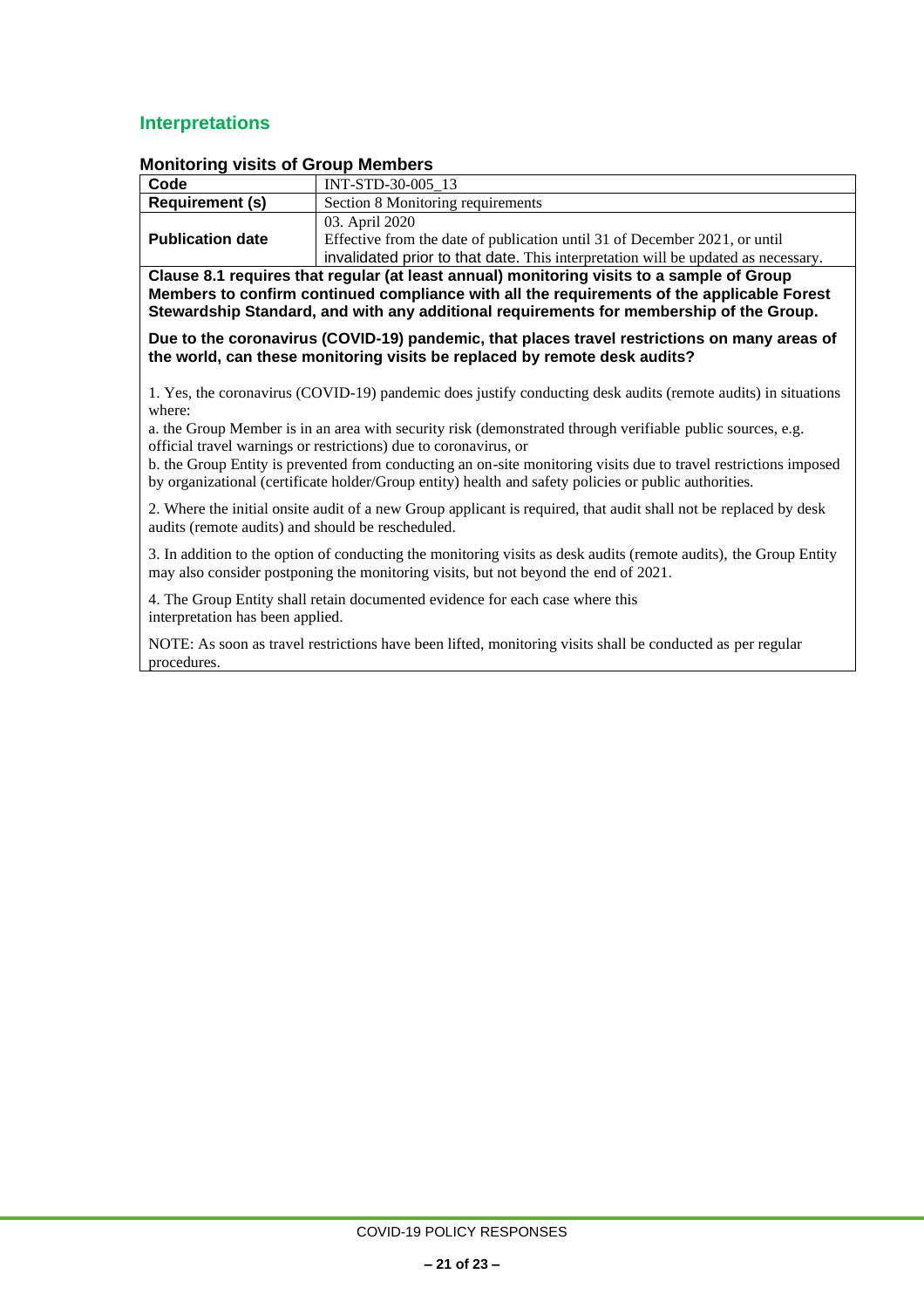### <span id="page-21-0"></span>**PART IV – POLICY RESPONSES TO COC CERTIFICATION REQUIREMENTS**

### **Generic derogations**

#### **Use of Virgin Fibre in FSC Recycled Products**

| Code          | FSC-DER-2020-003 |
|---------------|------------------|
| <b>Status</b> | Withdrawn        |

#### **Reducing the labelling threshold for FSC Mix Percentage products in the timber, furniture and construction industry**

| Code   | FSC-DER-2020-006 |
|--------|------------------|
| Status | Withdrawn        |

### **Interpretations**

#### **Internal audits of Participating Sites**

| Code                                                                                                 | INT-STD-40-003 05                                                                                                                                                                     |
|------------------------------------------------------------------------------------------------------|---------------------------------------------------------------------------------------------------------------------------------------------------------------------------------------|
| <b>Requirement (s)</b>                                                                               | FSC-STD-40-003 V2-1 Clause 5.3.5                                                                                                                                                      |
| <b>Publication date</b><br>20 March 2020, updated 04 May 2021                                        |                                                                                                                                                                                       |
|                                                                                                      |                                                                                                                                                                                       |
|                                                                                                      | Effective from the date of publication until 31 December 2021, or until                                                                                                               |
|                                                                                                      | invalidated prior to that date. This interpretation will be updated as necessary.<br>Clause 5.3.5 offers the option that Central Offices may conduct internal audits of Participating |
|                                                                                                      | Sites as desk audits (remote audits) under certain circumstances. Would the coronavirus                                                                                               |
|                                                                                                      | (COVID-19) pandemic, that places travel restrictions on many areas of the world, also be                                                                                              |
|                                                                                                      | considered a circumstance in which desk audits (remote audits) would be justifiable?                                                                                                  |
|                                                                                                      | Yes, the coronavirus (COVID-19) pandemic does justify applying the option of desk audits (remote                                                                                      |
| a.                                                                                                   | audits) as per Clause 5.3.5 for all types of participating sites, provided that:<br>the Participating Site is in an area with a health risk (demonstrated through verifiable          |
|                                                                                                      | public sources, e.g. official travel warnings or restrictions) due to coronavirus, or                                                                                                 |
|                                                                                                      |                                                                                                                                                                                       |
| b.                                                                                                   | Central Office auditors are prevented from conducting an on-site audit due to travel                                                                                                  |
|                                                                                                      | restrictions imposed by organizational (certificate holder/Central Office) health and                                                                                                 |
|                                                                                                      | safety policies or public authorities.                                                                                                                                                |
| In addition to the option of conducting the internal audit as desk audits (remote audits), the<br>2. |                                                                                                                                                                                       |
| Central Office may also consider postponing the internal audit, but not beyond the end of            |                                                                                                                                                                                       |
| 2020.                                                                                                |                                                                                                                                                                                       |
| For new applicant sites, the initial internal audit may be replaced by desk (remote) audits in<br>3. |                                                                                                                                                                                       |
| cases:                                                                                               |                                                                                                                                                                                       |
| a.                                                                                                   | the new applicant sites are already meeting the existing requirements of Clause                                                                                                       |
|                                                                                                      | 5.3.5, or                                                                                                                                                                             |
|                                                                                                      |                                                                                                                                                                                       |
| b.                                                                                                   | the Central Office and the applicant sites meet the requirements specified in FSC-                                                                                                    |
|                                                                                                      | DER-2020-005 then the initial internal audit may be replaced by desk (remote)<br>audits.                                                                                              |
|                                                                                                      |                                                                                                                                                                                       |